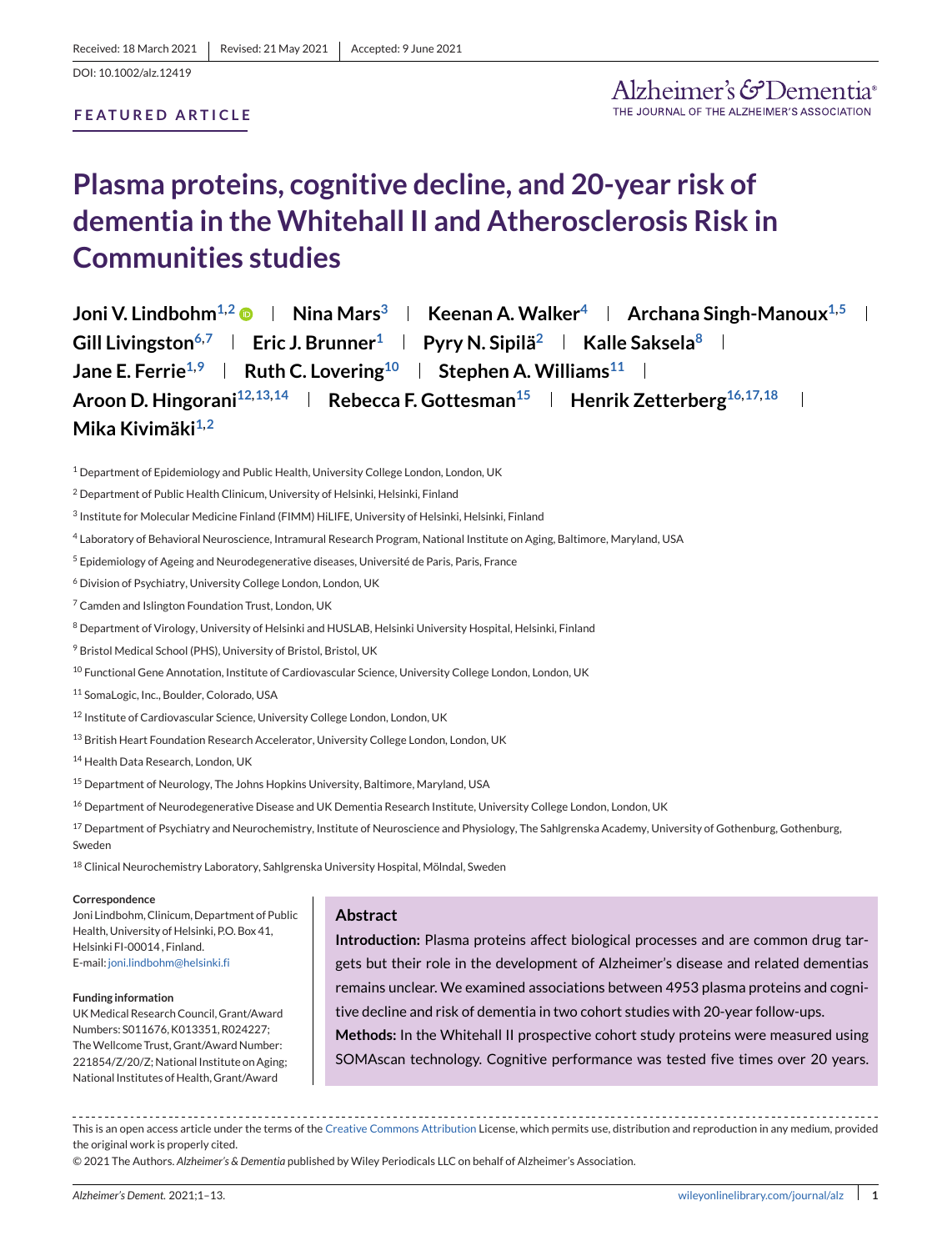Numbers: R01AG056477, R01AG062553; British Heart Foundation, Grant/Award Number: RG/16/11/32334; Academy of Finland, Grant/Award Number: 311492; NordForsk, Grant/Award Number: 75021; National Heart, Lung, and Blood Institute; National Institutes of Health; Department of Health and Human Services, Grant/Award Numbers: HHSN268201700001I, HHSN268201700002I, HHSN268201700003I, HHSN268201700004I, HHSN268201700005I, R01HL087641, R01HL086694; National Human Genome Research Institute, Grant/Award Number: U01HG004402

Linkage to electronic health records identified incident dementia. The results were replicated in the Atherosclerosis Risk in Communities (ARIC) study.

**Results:** Fifteen non-amyloid/non-tau–related proteins were associated with cognitive decline and dementia, were consistently identified in both cohorts, and were not explained by known dementia risk factors. Levels of six of the proteins are modifiable by currently approved medications for other conditions.

**Discussion:** This study identified several plasma proteins in dementia-free people that are associated with long-term risk of cognitive decline and dementia.

#### **KEYWORDS**

cognitive decline, cohort study, dementia, longitudinal study, proteomics

# **1 BACKGROUND**

Alzheimer's disease (AD) and related dementias pose an increasing challenge with considerable costs to the individual and to health and social care services.<sup>[1](#page-9-0)</sup> Amyloid beta ( $A\beta$ ) and tau proteins have dominated pathophysiological research on dementia etiology, $2$  but to date prevention and treatment trials targeting these biomarkers have been unsuccessful. $3,4$  In addition, longitudinal studies suggest that most cognitively normal amyloid-positive people never develop clinical dementia. $5$  Given this and the high prevalence of mixed types of dementia in the general population, there is a need to expand research on early biomarkers for dementia beyond amyloid and tau.

Causes of dementia are increasingly thought to be systemic. $6,7$ Recent development of scalable platforms allows simultaneous assessment of thousands of circulating proteins. $8,9$  These may have the potential to identify novel drivers of dementia. For several reasons, circulating proteins are promising targets for biomarker and drug discovery. Proteins are regulators and effectors of biological processes and are also imprints of the effects of genes, the environment, age, current comorbidities, behaviors, and medications, all of which may affect dementia development.<sup>[10](#page-9-0)</sup> Proteins are also highly druggable as they can be targeted by monoclonal antibodies, small-molecule drugs, or proteolysis-targeting chimaeras. $11-14$  Indeed, of all currently approved medications,  $\approx$ 96% target proteins.<sup>[11](#page-9-0)</sup> Animal studies support a causal role of circulating plasma proteins in neurodegeneration. Plasma from young mice, via injection or through parabiosis (joining two animals so they share blood circulation), has been shown to restore memory and stimulate synaptic plasticity in the aged mouse hippocampus.  $15-17$ In humans, multiple circulating proteins have been linked with dementia.<sup>[18](#page-10-0)</sup> However, human studies to date have been mainly crosssectional, based on small samples (N <1000), or lacked replication.

In this report from two large prospective cohort studies, the British Whitehall II and US Atherosclerosis Risk in Communities (ARIC) study, we used SOMAscan technology to examine 4953 plasma proteins as risk factors for cognitive decline and dementia. To determine the role of proteins in the early stages of neurodegeneration when dementia may still be preventable, we assessed plasma proteins in late middle age and followed subsequent cognitive decline and dementia over two decades.

Our study design thus explicitly takes into consideration the long preclinical phase of dementia.

# **2 METHODS**

#### **2.1 Study design and participants**

We used the Whitehall II study as our discovery cohort and the ARIC study as the replication cohort (Figure [1\)](#page-2-0). In 1985 to 1988, all civil servants aged 35 to 55 years based in 20 departments in London, UK, were invited to participate in the Whitehall II cohort study, and 73% (n = 10,308) agreed.<sup>[19](#page-10-0)</sup> Blood samples for proteomic analyses were collected from a random subsample of 2274 dementia-free individuals in 1997 to 1999.<sup>[20](#page-10-0)</sup> Cognitive performance measurements were conducted at this and four subsequent clinical examinations in 2002 to 2004, 2007 to 2009, 2012 to 2013, and 2015 to 2016. Followup started from 1997 to 1999 and ended at death, dementia, or in October 2019.

 $ARIC<sup>21</sup>$  $ARIC<sup>21</sup>$  $ARIC<sup>21</sup>$  is a community-based cohort study of 15,792 participants from four US communities: Washington County, Maryland; Forsyth County, North Carolina; northwestern suburbs of Minneapolis, Minnesota; and Jackson, Mississippi. Participants were aged 44 to 66 years at study entry in 1987 to 1989. Blood samples for protein analysis were drawn in 1993 to 1995 and analyzed for 11,395 individuals free of dementia. Prevalent dementia cases were identified from hospital discharge and by contacting participants annually via telephone or by administering a brief cognitive screener. Follow-up for incident dementia ended at death, dementia, or in December 2017.

#### **2.2 Assessment of plasma proteins**

In Whitehall II and ARIC, proteins were analyzed using the SOMAscan version 4 assay. The analyses used plasma ethylenediaminetetraacetic acid samples stored at –80◦C. Earlier studies and Supplementary Methods in supporting information describe performance of the SOMAscan assay and the modified aptamer binding in detail.[22-24](#page-10-0) In brief, the assay uses a mix of thousands of slow off-rate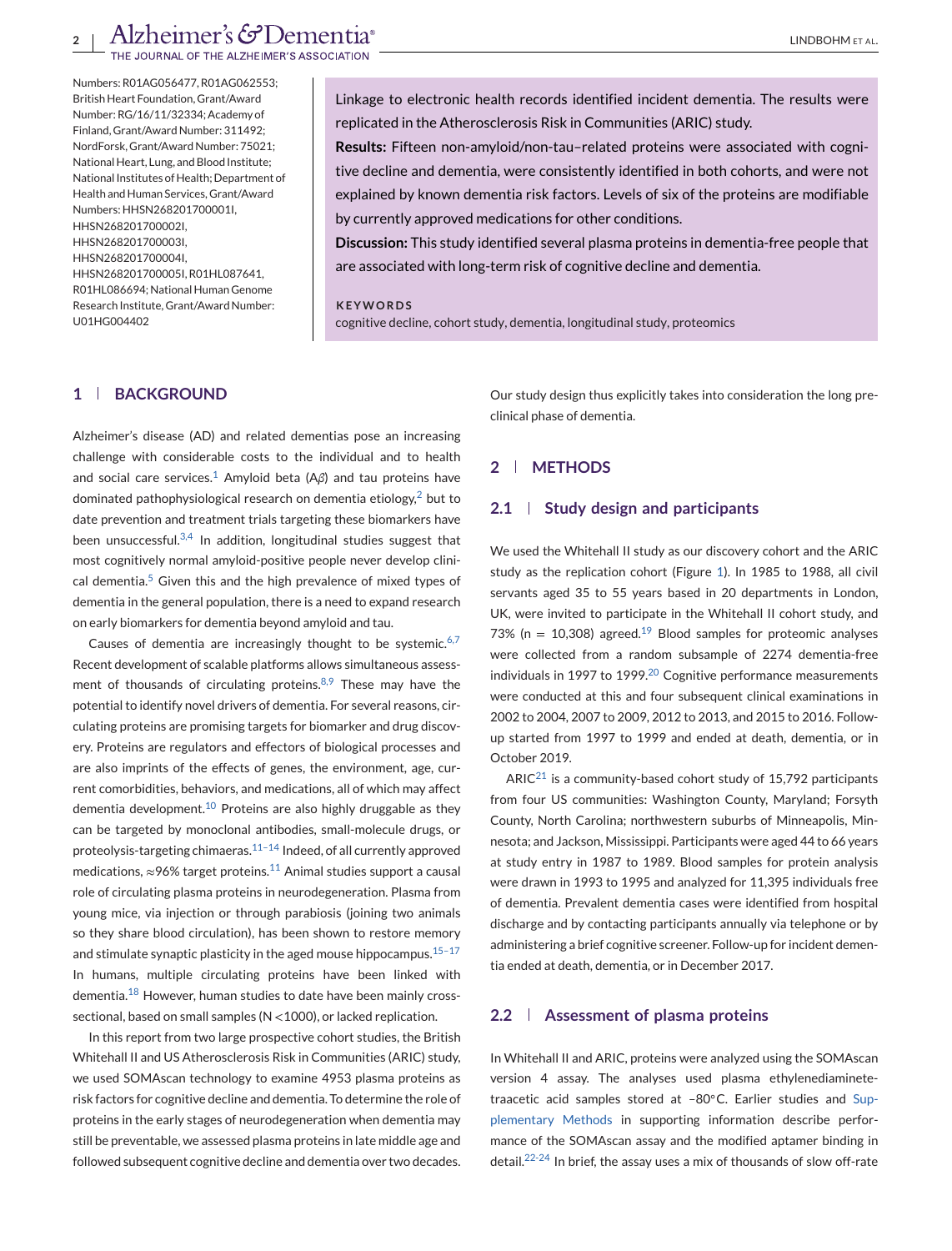<span id="page-2-0"></span>

**FIGURE 1** Flowchart of sample selection in discovery and validation cohorts. ARIC, the Atherosclerosis Risk in Communities study

## **RESEARCH IN CONTEXT**

- 1. **Systematic Review**: We searched PubMed for studies on plasma and serum proteome and dementia etiology, without language or date restrictions, up to March 11, 2021. Most of the identified studies had small ( $N < 1000$ ) sample size, lacked replication cohort, or were cross-sectional and thus did not allow identification of proteins associated with early disease development when individuals are asymptomatic.
- 2. **Interpretation**: In this follow-up of two large cohorts with a total of 13,657 participants, we identified and replicated 15 plasma protein biomarkers in asymptomatic individuals that were associated with cognitive decline and 20 year risk of dementia. These proteins are involved in innate and adaptive immunity, blood-brain barrier dysfunction, vascular pathology, and central insulin resistance providing evidence of the systemic pathogenesis of dementia.
- 3. **Future Directions**: Future research should examine whether the identified proteins are causal risk factors for dementia and whether they could provide clues for drug development or repurposing of existing medications.

modified aptamers (SOMAmers). The aptamers bind to proteins in participants' plasma samples and the specificity is ensured with a two-step process analogous to a conventional immunoassay. Median intra- and inter-assay coefficients of variation for SOMAscan version 4 are ≈5% and assay sensitivity is comparable to that of typical immunoassays, with a median lower limit of detection in the femtomolar range. $^{23}$  $^{23}$  $^{23}$  The specificity of the aptamer reagents is good, has been tested in several ways,<sup>10,20,24-27</sup> and was also assessed in this study for protein hits using Olink Explore panel as a reference in a subset of 543 Whitehall II participants.

# **2.3 Cognitive testing**

At least two complete measurements of the Whitehall II cognitive test battery were available for 2242 (99%) participants. The battery is sensitive to any decrease in cognitive performance and covers four domains: executive function, memory, and phonemic and semantic fluency (Supplementary Methods). Based on these measures, we constructed a global cognitive score by first standardizing the distribution of each test domain measured in follow-up visits to the baseline score to create *z*-scores with mean 0 and standard deviation (SD) 1. We then summed the domain specific scores at each phase and standardized the summary score to the baseline summary score; this approach mini-mizes measurement error inherent in individual tests.<sup>[28](#page-10-0)</sup>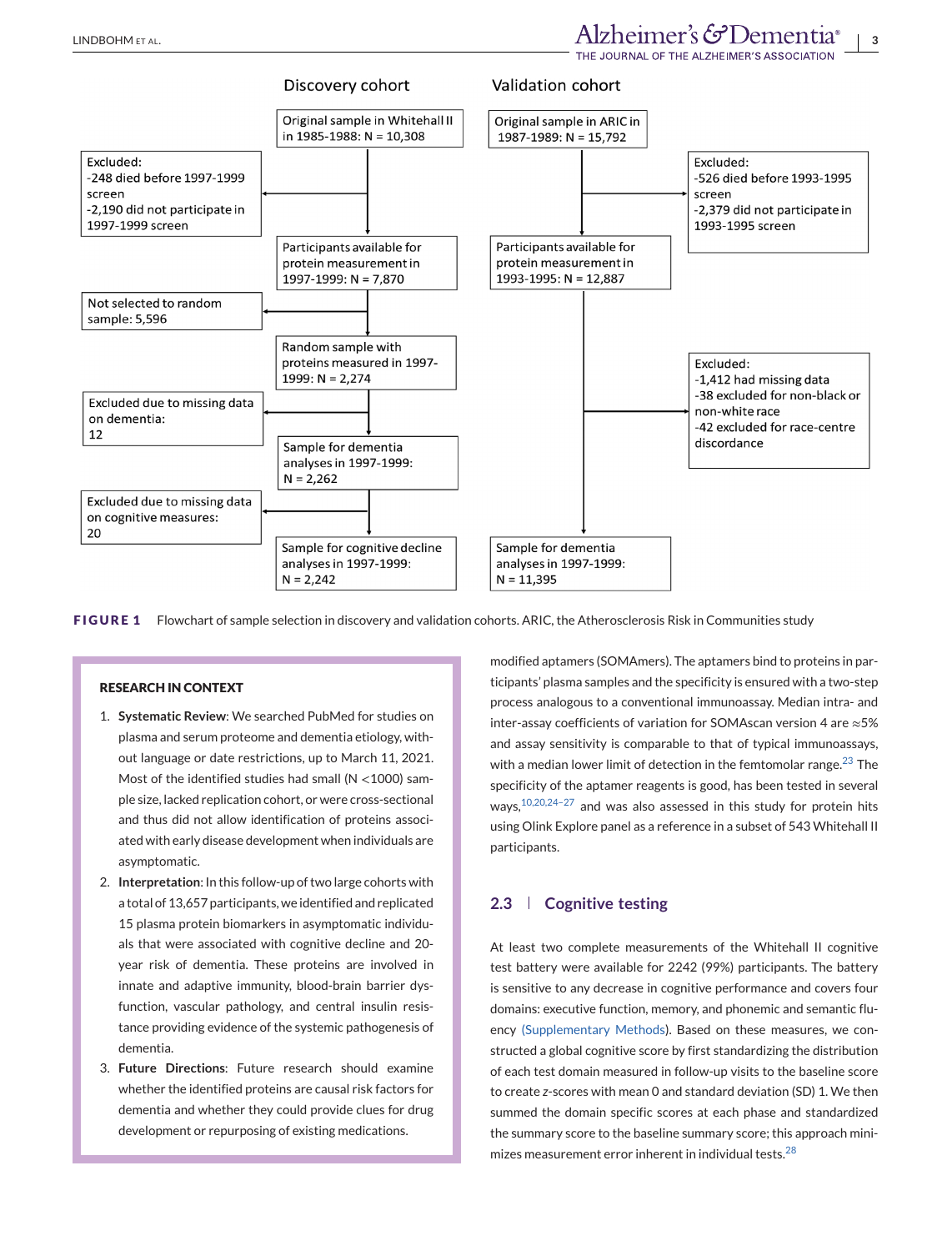## **2.4 Dementia follow-up**

Whitehall II study participants were linked to the National Health Services (NHS) Hospital Episode Statistics (HES) database, and the British National mortality register using individual NHS identification num-bers for linkage.<sup>[29](#page-10-0)</sup> The NHS provides nearly complete health-care coverage for all individuals legally resident in the UK. Incident dementia was defined using the World Health Organization International Classification of Diseases, version 10 (ICD-10) codes F00, F01, F03, G30, and G31 and ICD-9 codes 290.0–290.4, 331.0–331.2, 331.82, and 331.9. Sensitivity and specificity of dementia assessment based on HES data are 0.78 and 0.92, respectively.<sup>[30](#page-10-0)</sup> We also conducted informant interviews and checked participants' medications at each clinical examination for dementia-related medication. In sensitivity analyses on dementia subtypes, those with prevalent atherosclerotic cardiovascular disease (coronary heart disease, heart failure, peripheral artery disease, or stroke) at the time of dementia diagnosis were classified as having vascular dementia and those without as having non-vascular dementia.

In ARIC, incident dementia cases between 1993 and 2011 were identified by contacting participants annually via telephone or by administering a brief cognitive screener, and if applicable their caregivers completed a questionnaire. This information, supplemented by surveillance of dementia-related hospital discharge and death certificate codes, was used to estimate the dementia onset date. Clinical and neuropsychological examinations to ascertain dementia cases were conducted in visits five (2011 to 2013) and six (2016 to 2017).  $31,32$ Using all available data, suspected cases were adjudicated by a committee of clinicians.

# **2.5 Measurement of baseline covariates**

In the Whitehall II study, standard self-administered questionnaires provided data on age, sex, ethnicity, socioeconomic status, education, medication, alcohol consumption, and smoking. Depressive symptoms were ascertained using the General Health Questionnaire (GHQ).<sup>[33](#page-10-0)</sup> ICD codes used to measure comorbidities (atrial fibrillation, coronary heart disease, depression, diabetes, heart failure, peripheral artery disease, and stroke) are provided in Supplementary Methods. Experienced clinical nurses measured body mass index (BMI) and systolic blood pressure and took blood samples for lipid and glucose measurements.[19](#page-10-0) Using DNA extracted from whole blood, a standard polymerase chain reaction (PCR) assay determined apolipoprotein E (*APOE*) genotype using the salting out method.[34,35](#page-10-0) Two blinded independent observers read the genotype and any discrepancies were resolved by repeating the PCR analysis. In ARIC, baseline covariates included age, sex, and a combined race–study center variable, measured using standard operating protocols.

### **2.6 Statistical analysis**

Proteins were transformed to a normal distribution by inverse rankbased normal transformation. We used Spearman correlation to test protein-protein correlations. To maximize power for selection of candidate protein predictors, we followed a two-step protocol Figure S1a and S1b in supporting information and Supplementary Methods). The first step included a linear regression to examine associations between each protein and the cognitive decline slope derived from mixed-effects linear regression of repeated cognitive assessments. The assumptions of linear regression were assessed by plotting the residuals in residuals versus fitted, normal Q-Q, scale-location, and residual versus leverage plots. $36$  We used false discovery rate (FDR) correction of 5% to select proteins from linear regression for the second step. This translated to a *P*-value cut-off of .002. In the second step, the proteins that survived FDR correction were analyzed in age-, sex-, and ethnicity-adjusted Cox regression models<sup>[37](#page-10-0)</sup> with incident dementia as the outcome.  $P$ -value  $= .05$  was the cut-off for statistical significance. The proportionality assumption in all Cox models was assessed with Schoenfeld residuals, log-log plots, and time-interaction coefficients $37$ and was not violated.

To examine reproducibility, proteins that were robustly associated with cognitive decline and dementia in the Whitehall II study were also analyzed in the ARIC study using dementia as an outcome. These Cox models were adjusted for age, sex and race-study center. In sensitivity analyses conducted in the Whitehall II study, we ran Cox regression adjusted for age, sex, ethnicity, systolic blood pressure, total cholesterol, antihypertensive medication, smoking, diabetes, *APOE* genotype, BMI, alcohol consumption, education, and GHQ score to study the effect of confounders. No continuous covariate was categorized. We used this model to study whether the associations between proteins and dementia were attributable to reverse causation by excluding the first 10 years of follow-up. To address potential survival bias, we con-ducted adjusted Fine and Gray competing risk analysis<sup>[38](#page-10-0)</sup> with dementia and death as outcomes. The effect of comorbidities on the protein– dementia associations was studied with time-varying covariates and the effect of missing data was examined with multiple imputation (Supplementary Methods). To minimize bias due to ethnic admixture in ARIC, we performed a sensitivity analyses after excluding non-White participants from the analyses.

For identified and replicated proteins, we searched the Genotype-Tissue Expression (GTEx);<sup>[39](#page-10-0)</sup> Human Protein Atlas;<sup>[40,41](#page-10-0)</sup> Database for Annotation, Visualization and Integrated Discovery (DAVID); $42,43$ UniProt;<sup>[44](#page-10-0)</sup> and ChEMBL<sup>45</sup> databases to characterize protein expression profiles, their cellular localization, and drugs that can target them. We used statistical software R (3.6.0) and Stata (version 16.1 MP; Stata Corp) for all analyses.

# **3 RESULTS**

Mean age of the 2274 Whitehall II participants was 56.1 (SD 5.9), and 1653 (73.0%) were men (Table [1\)](#page-4-0). During a mean follow-up of 20.4 years, 106 individuals developed dementia. After FDR correction of 5%, 246 of the 4953 proteins were associated with an increased rate of cognitive decline. None of the amyloid-, tau-, or neurofilament-related proteins were associated with accelerated cognitive decline after FDR correction (Table S1 in supporting information).

Of the 246 proteins, 21 were also associated with incident dementia in the Whitehall II study (Figure [2\)](#page-5-0). Thus, replication analyses in ARIC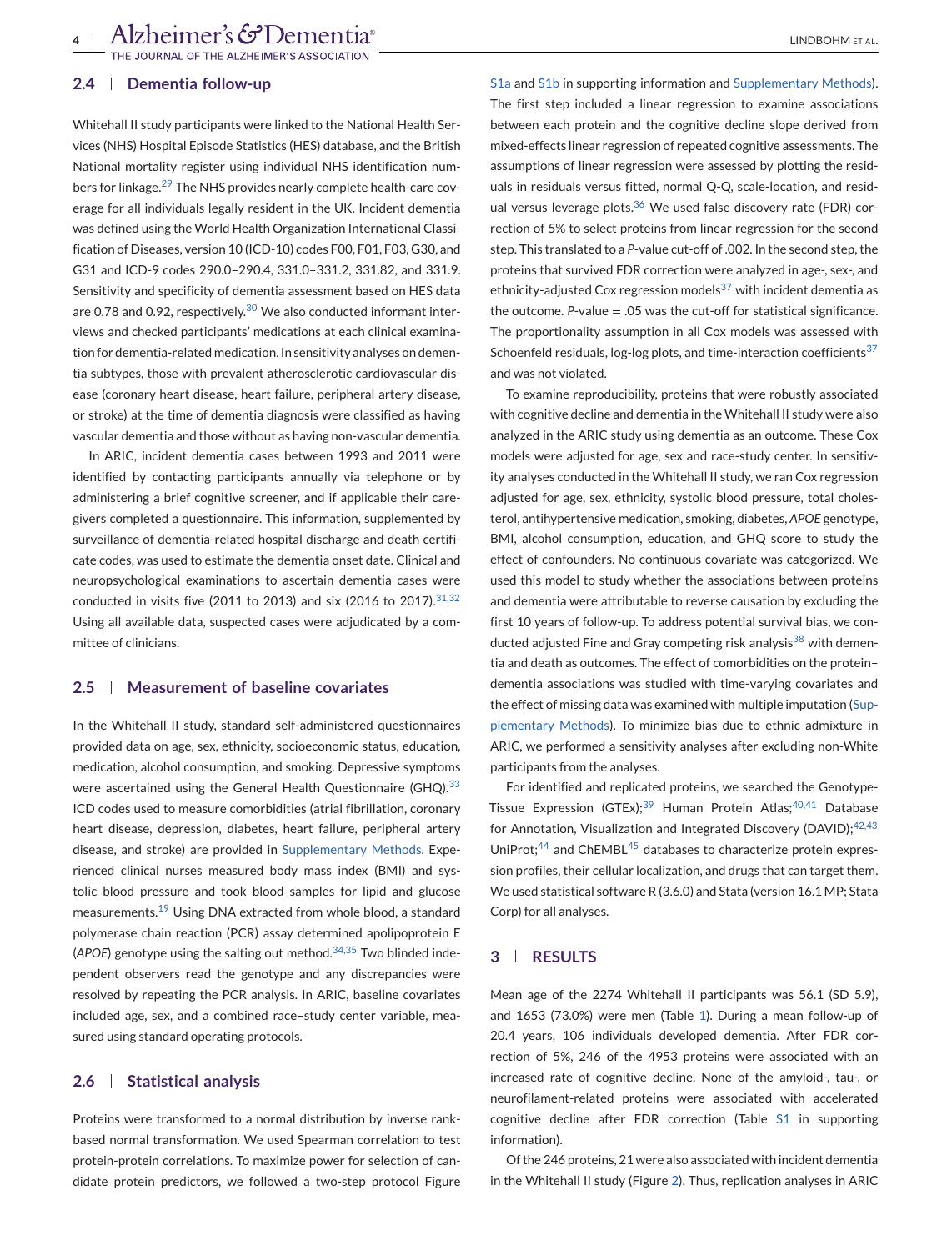<span id="page-4-0"></span>LINDBOHMETAL. **Alzheimer's & Dementia**®

**TABLE 1** Participant characteristics at the time of blood collection for protein measurement in the Whitehall II study and the Atherosclerosis Risk in Communities study

| Characteristic, n (%) or mean (SD)                | Whitehall II N = $2274$ | $ARIC N = 11,395$ |
|---------------------------------------------------|-------------------------|-------------------|
| Demographic variables                             |                         |                   |
| Age, mean (SD)                                    | 56.1(5.9)               | 60.2(5.7)         |
| Men, No. (%)                                      | 1653 (73.0)             | 5190 (45.6)       |
| White, No. (%)                                    | 2089 (92.3)             | 8991 (78.9)       |
| Education, No. (%)                                |                         |                   |
| Less than high school                             | 522(31.1)               | 2311 (20.3)       |
| High school/vocational                            | 427 (25.4)              | 4813 (42.3)       |
| College/graduate/professional                     | 731(43.5)               | 4255 (37.4)       |
| Apolipoprotein E $\varepsilon$ 4 alleles, No. (%) |                         |                   |
| $\mathsf O$                                       | 1432 (73.4)             | 7678 (67.4)       |
| 1                                                 | 469 (24.1)              | 3358 (29.5)       |
| $\overline{2}$                                    | 49(2.5)                 | 359(3.2)          |
| Physiological and lab variables, mean (SD)        |                         |                   |
| Body mass index, kg/m <sup>2</sup>                | 26,6(4,1)               | 28.5(5.6)         |
| Total cholesterol, mg/dL                          | 232.1 (40.4)            | 208.8 (38.7)      |
| Cardiovascular risk factors, No. (%)              |                         |                   |
| Hypertension                                      | 286 (12.6)              | 4686 (41.3)       |
| Diabetes mellitus                                 | 13(0.6)                 | 1806 (15.9)       |
| Cigarette smoking, current                        | 204(9.1)                | 2042 (18.0)       |
| Mean follow-up time (SD)                          | 20.4(3.2)               | 17.7(6.1)         |
| Median follow-up time (IQR)                       | 21.5 (21.0, 22.1)       | 20.0 (14.1, 22.4) |

Abbreviations: ARIC, Atherosclerosis Risk in Communities study; IQR, interquartile range; SD, standard deviation.

Notes: Values are displayed as means (SD) for continuous variables, frequencies (column percentages) for categorical variables, and median (IQR) for followup time.

were based on these 21 proteins. In ARIC, 1942 of the 11,395 participants developed dementia during a mean follow-up of 17.4 years. Of the 21 proteins associated with cognitive decline and dementia in the Whitehall II study, 15 (71%) were also associated with dementia in the ARIC cohort. Levels of all 15 proteins were higher in individuals who developed dementia (Figures S2-S4 in supporting information). Hazard ratios for a 1 SD higher level in each of the 15 proteins ranged from 1.08 to 1.64 in age-, sex-, and ethnicity/race-adjusted analyses. A cognitive domain–specific analysis showed that phonemic fluency and executive functioning were the main drivers of the associations between the 15 proteins and a higher rate of cognitive decline (Table S2-S3 in supporting information).

Of the 15 identified and replicated proteins, 14 (N-terminal pro-BNP, CDCP1, MIC-1, CRDL1, RNAS6, SAP3, HE4, TIMP-4, IGFBP-7, OPG, SVEP1, TREM2, NPS-PLA2, MARCKSL1) were secreted and one (SIGLEC-7) was a cell membrane protein. They were mostly expressed in tissues other than the brain (Figure [3](#page-5-0) and Table S4 in supporting information). The proteins were related to one or more biological systems that are relevant to dementia etiology: activation of the immune system, blood-brain barrier (BBB) breakdown, vascular pathology, and central insulin resistance (Table [2\)](#page-6-0). For six proteins, a medication that can influence the protein's function (NPS-PLA2, CDCP1, MIC-1, and

IGFBP-7) or reduce its levels (N-terminal pro-BNP, and OPG) is available. The medications are used to treat diabetes, cancer, and inflammatory or cardiovascular diseases and all except the one on MIC-1 have passed phase III trials (Table [3\)](#page-6-0).

A series of sensitivity analyses based on the Whitehall data suggest that our findings are robust. The decrease in hazard ratios was between 0.00 and 0.07 for the 15 protein–dementia associations after multivariable adjustment for age, sex, ethnicity, education, systolic blood pressure, antihypertensive medication, total cholesterol, BMI, alcohol consumption, smoking, diabetes, GHQ score, and *APOE* status; after adjusting comorbidities (atrial fibrillation, coronary heart disease, depression, diabetes, heart failure, peripheral artery disease, and stroke, all treated as time-varying covariates); after reducing the possibility of reverse causation bias by excluding dementia cases that occurred during the first 10 years of follow-up; after taking into account the competing risk of death; and after imputation of missing covariates (Table S5 in supporting information). The results did not change markedly after excluding non-White participants in the ARIC study (Table S6 in supporting information). There were no sex differences in observed protein–dementia associations (range of *P*-values for interaction from 0.11 to 0.99). Associations between standard risk factors and dementia were similar to those reported in recent meta-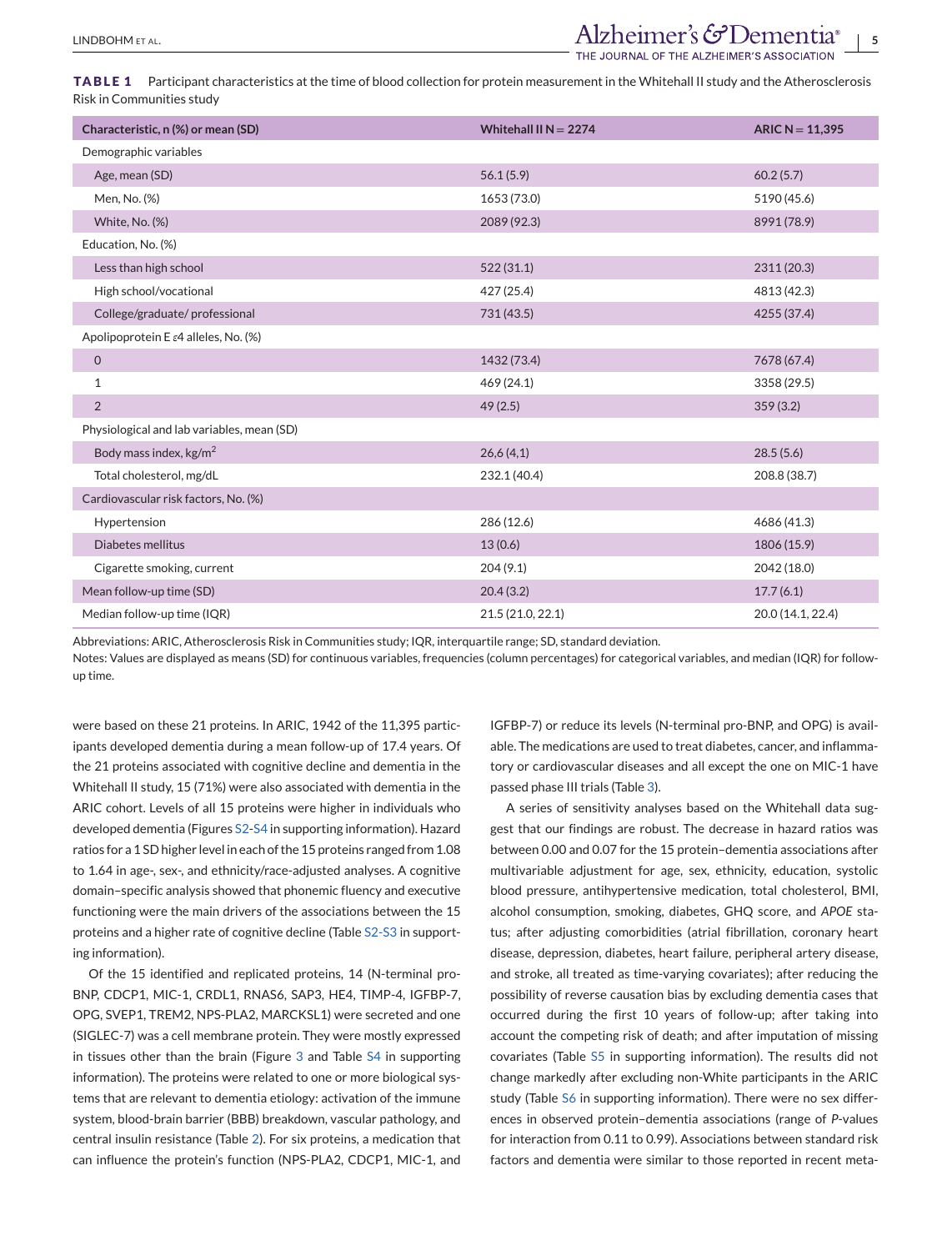<span id="page-5-0"></span>

|                                    |                       | <b>Whitehall II</b>   |         | <b>ARIC</b>                    |         |
|------------------------------------|-----------------------|-----------------------|---------|--------------------------------|---------|
| <b>Protein name</b>                | <b>HGNC</b> gene name | <b>HR (95% Cls)</b>   | p-value | <b>HR (95% Cls)</b>            | p-value |
| <b>Associations replicated</b>     |                       |                       |         |                                |         |
| N-terminal pro-BNP                 | <b>NPPB</b>           | 1.52 (1.24 to 1.88)   | < 0.001 | 1.08 $(1.03 \text{ to } 1.13)$ | < 0.001 |
| CDCP1                              | CDCP1                 | 1.42 (1.16 to 1.73)   | < 0.001 | 1.26 (1.17 to 1.37)            | < 0.001 |
| MIC-1                              | GDF15                 | 1.31 (1.04 to 1.65)   | 0.02    | 1.64 (1.49 to 1.82)            | < 0.001 |
| CRDL1                              | CHRDL1                | 1.30 (1.06 to 1.59)   | 0.01    | 1.20 (1.01 to 1.42)            | 0.04    |
| RNAS6                              | RNASE6                | 1.30 (1.07 to 1.57)   | 0.01    | 1.23 (1.11 to 1.37)            | < 0.001 |
| SAP3                               | GM3A                  | 1.29 (1.06 to 1.57)   | 0.01    | 1.32 (1.12 to 1.55)            | 0.001   |
| HE4                                | WFDC2                 | 1.29 (1.04 to 1.60)   | 0.02    | 1.44 (1.28 to 1.62)            | < 0.001 |
| TIMP-4                             | TIMP4                 | 1.29 (1.05 to 1.59)   | 0.02    | 1.12 (1.01 to 1.26)            | 0.04    |
| IGFBP-7                            | IGFBP7                | 1.27 (1.05 to 1.54)   | 0.01    | 1.43 (1.18 to 1.72)            | < 0.001 |
| <b>OPG</b>                         | TNFRSF11B             | 1.26 (1.02 to 1.56)   | 0.03    | 1.34 (1.20 to 1.50)            | < 0.001 |
| SIGLEC-7                           | SIGLEC7               | 1.25 (1.03 to 1.52)   | 0.02    | 1.24 (1.06 to 1.45)            | 0.01    |
| SVEP1                              | SVEP1                 | 1.24 (1.02 to 1.51)   | 0.03    | 1.39 (1.23 to 1.58)            | < 0.001 |
| TREM2                              | TREM2                 | 1.24 (1.01 to 1.51)   | 0.04    | 1.13 (1.04 to 1.23)            | 0.003   |
| NPS-PLA2                           | PLA2G2A               | 1.24 (1.01 to 1.51)   | 0.04    | 1.13 $(1.03 \text{ to } 1.25)$ | 0.01    |
| MARCKSL1                           | <b>MARCKSL1</b>       | 1.22 (1.01 to 1.48)   | 0.04    | 1.11 (1.01 to 1.22)            | 0.04    |
| <b>Associations not replicated</b> |                       |                       |         |                                |         |
| SPONDIN-1                          | SPON1                 | 1.34 (1.09 to 1.63)   | 0.01    | 1.18 (1.00 to 1.40)            | 0.06    |
| IGFBP-2                            | IGFBP2                | 1.28 (1.05 to 1.57)   | 0.02    | 1.06 $(0.99$ to 1.13)          | 0.09    |
| NEUROPEPTIDE W                     | <b>NPW</b>            | 1.25 (1.02 to 1.53)   | 0.03    | 1.03 (1.00 to 1.07)            | 0.09    |
| ST4S6                              | CHST <sub>15</sub>    | 1.24 (1.02 to 1.50)   | 0.03    | $0.96$ (0.78 to 1.18)          | 0.72    |
| TPPP <sub>2</sub>                  | TPPP <sub>2</sub>     | $0.82$ (0.68 to 1.00) | 0.05    | 1.04 (0.93 to 1.17)            | 0.46    |
| LEAP-1                             | <b>HAMP</b>           | 0.82 (0.67 to 0.99)   | 0.04    | 1.02 (0.97 to 1.06)            | 0.48    |

**FIGURE 2** Proteins associated with dementia in Whitehall II and ARIC cohorts. HR, hazard ratio; 95% CI, 95% confidence interval; ARIC, the Atherosclerosis Risk in Communities study; SD, standard deviation; FDR, false discovery rate of 5%; Protein names: N-terminal pro-BNP, N-terminal pro-BNP; CDCP1, CUB domain-containing protein 1. MIC-1, growth/differentiation factor 15. CRDL1, Chordin-like protein 1; RNAS6, ribonuclease K6; SAP3, ganglioside GM2 activator; HE4, WAP four-disulfide core domain protein 2; TIMP-4, metalloproteinase inhibitor 4; IGFBP-7, insulin-like growth factor-binding protein 7; OPG, tumor necrosis factor receptor superfamily member 11B; Siglec-7, sialic acid-binding Ig-like lectin 7; SVEP1, Sushi, von Willebrand factor type A, EGF and pentraxin domain-containing protein 1; TREM2, triggering receptor expressed on myeloid cells 2; NPS-PLA2, phospholipase A2, membrane associated; MARCKSL1, MARCKS-related protein; Spondin-1, spondin-1; IGFBP-2, insulin-like growth factor-binding protein 2; Neuropeptide W, neuropeptide W; ST4S6, Carbohydrate sulfotransferase 15; TPPP2, tubulin polymerization-promoting protein family member 2; LEAP-1, hepcidin



**FIGURE 3** Expression profile of the genes coding the 15 proteins associated with rate of cognitive decline and dementia derived from Genotype-Tissue Expression (GTEx) database. Y-axis shows the extent to which these genes are expressed by the organs and tissues listed in X-axis. For clarity, tissues in the brain are marked in bold. EBV, Ebstein-Barr virus; TPM, transcripts per million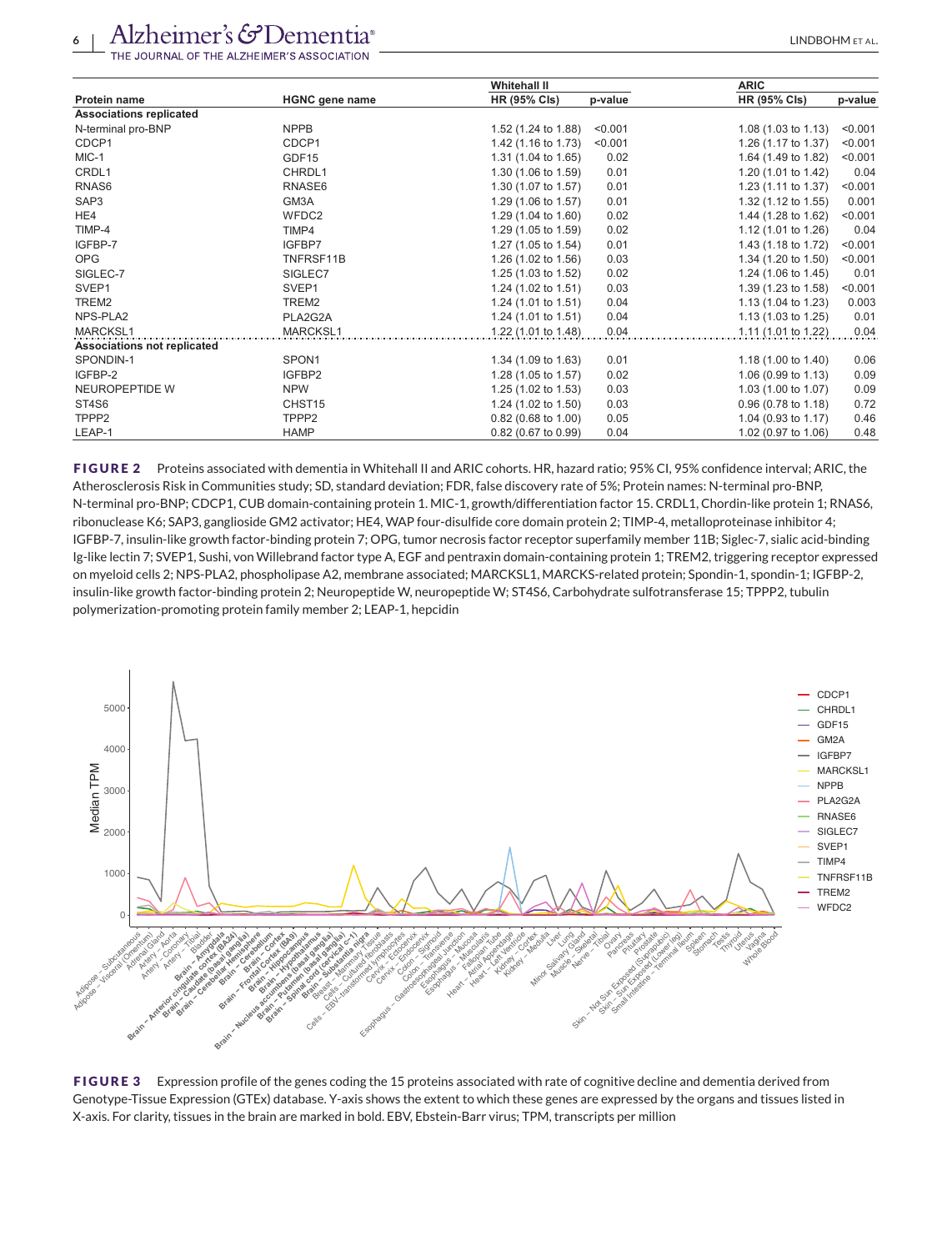<span id="page-6-0"></span>**TABLE 2** Association between 15 proteins and dementia-related pathologies

|                     | <b>Association with</b> |                           |                              |                                      |                                                  |
|---------------------|-------------------------|---------------------------|------------------------------|--------------------------------------|--------------------------------------------------|
| Protein             | <b>Immune</b><br>system | <b>BBB</b><br>dysfunction | <b>Vascular</b><br>pathology | <b>Central insulin</b><br>resistance | <b>Previous studies with</b><br>dementia outcome |
| N-terminal pro-BNP  | <b>No</b>               | <b>No</b>                 | Yes                          | <b>No</b>                            | Prospective cohort <sup>56,57,103,104</sup>      |
| CDCP1               | <b>Yes</b>              | Yes                       | <b>No</b>                    | <b>No</b>                            | None                                             |
| $MIC-1$             | Yes                     | Yes                       | Yes                          | No                                   | Case control <sup>49,50</sup>                    |
| CRDL1               | <b>No</b>               | <b>No</b>                 | Yes                          | <b>No</b>                            | None                                             |
| RNAS6               | Yes                     | <b>No</b>                 | <b>No</b>                    | No                                   | None                                             |
| SAP3                | <b>No</b>               | Yes                       | Yes                          | <b>No</b>                            | Case-control <sup>27</sup>                       |
| HE4                 | Yes                     | Yes                       | Yes                          | No                                   | None                                             |
| TIMP-4              | Yes                     | Yes                       | Yes                          | <b>No</b>                            | Case-control <sup>51</sup>                       |
| IGFBP-7             | <b>No</b>               | No                        | Yes                          | Yes                                  | Case-control <sup>48</sup>                       |
| <b>OPG</b>          | Yes                     | Yes                       | Yes                          | <b>No</b>                            | Case-control $52$                                |
| SIGLEC-7            | Yes                     | <b>No</b>                 | No                           | No                                   | None                                             |
| SVEP1               | Yes                     | Yes                       | Yes                          | <b>No</b>                            | None                                             |
| TREM2               | Yes                     | No                        | No                           | No                                   | Prospective cohort <sup>55</sup>                 |
| NPS-PLA2            | Yes                     | <b>No</b>                 | Yes                          | <b>No</b>                            | Case-control <sup>54</sup>                       |
| MARCKSL1            | Yes                     | Yes                       | <b>No</b>                    | No                                   | None                                             |
| Total N of proteins | 11                      | 8                         | 10                           | $\mathbf{1}$                         | 8                                                |

Notes: In the first four columns, "Yes" indicates that the protein has been linked to the pathology and "No" indicates no evidence of such a link is available. Row "Total" provides the total number of protein-pathology associations for each dementia-related pathology. The fifth column provides reference and type of evidence linking these proteins to dementia risk.

Abbreviation: BBB, blood-brain barrier.

**TABLE 3** Drugs that can influence currently identified proteins associated with dementia, their potential mechanisms of action, and current indications

| Protein               | <b>Medication</b>                                                                | <b>Action</b>                                                                                                                                                                                                | <b>Phase</b><br>passed | <b>Indications</b>                                                                         |
|-----------------------|----------------------------------------------------------------------------------|--------------------------------------------------------------------------------------------------------------------------------------------------------------------------------------------------------------|------------------------|--------------------------------------------------------------------------------------------|
| CDCP1                 | Itolizumab <sup>118</sup>                                                        | Prevents CDCP1 binding to CD6 and down regulates<br>T cell activation and infiltration. It also reduces<br>synthesis of pro-inflammatory cytokines reducing<br>T cell infiltration at sites of inflammation. | $\mathbf{H}$           | Psoriasis                                                                                  |
| NPS-PLA2              | Varespladib and Varespladib<br>Methyl $117$                                      | Inhibits arachidonic acid pathway in inflammation by<br>inhibiting NPS-PLA2 activity and subsequent<br>leukocyte activation.                                                                                 | $\mathbf{III}$         | Atherosclerotic cardiovascular<br>diseases, inflammatory<br>diseases, snake venom antidote |
| IGFBP-7               | Intranasal insulin, metformin, and<br>GLP-1 receptor agonists <sup>113</sup>     | Insulin nasal spray restores central insulin levels that<br>may be downregulated by elevated IGFBP-7 levels.<br>Metformin acts as insulin sensitizer and GLP-1<br>agonists stimulate insulin secretion.      | $\mathbf{H}$           | Cognitive decline and<br>Alzheimert's disease                                              |
| N-terminal<br>pro-BNP | Antihypertensive medications <sup>103</sup>                                      | Reduce N-terminal pro-BNP levels in circulation by<br>reducing atrial and ventricular overload.                                                                                                              | $\mathbf{III}$         | Hypertension                                                                               |
| <b>OPG</b>            | Atorvastatin, metformin,<br>pioglitazone,<br>rosiglitazone <sup>88,119,120</sup> | Reduce OPG levels possibly by reducing inflammation<br>and by stabilizing atherosclerotic plaques.                                                                                                           | $\mathbf{H}$           | Atherosclerotic cardiovascular<br>diseases, diabetes                                       |
| $MIC-1$               | Monoclonal antibody CTL-002 <sup>121</sup>                                       | <b>Neutralizes MIC-1</b>                                                                                                                                                                                     |                        | Advanced cancer                                                                            |

analyses, <sup>[46,47](#page-10-0)</sup> suggesting that Whitehall is not an exceptional cohort study (Table S7 in supporting information).

There were no strong correlations between the 15 proteins (all correlations ≤|0.53|, Figure S5 in supporting information). Nine proteins had higher HR for non-vascular and six for vascular dementia but the

differences were not statistically significant and could not be studied reliably due to lack of power (Table S8 in supporting information).

Correlations between the 11 proteins measured with SOMAscan version 4 and Olink Explore platform ranged between 0.46 and 0.87 (Table S9 in supporting information). Previous studies also suggest the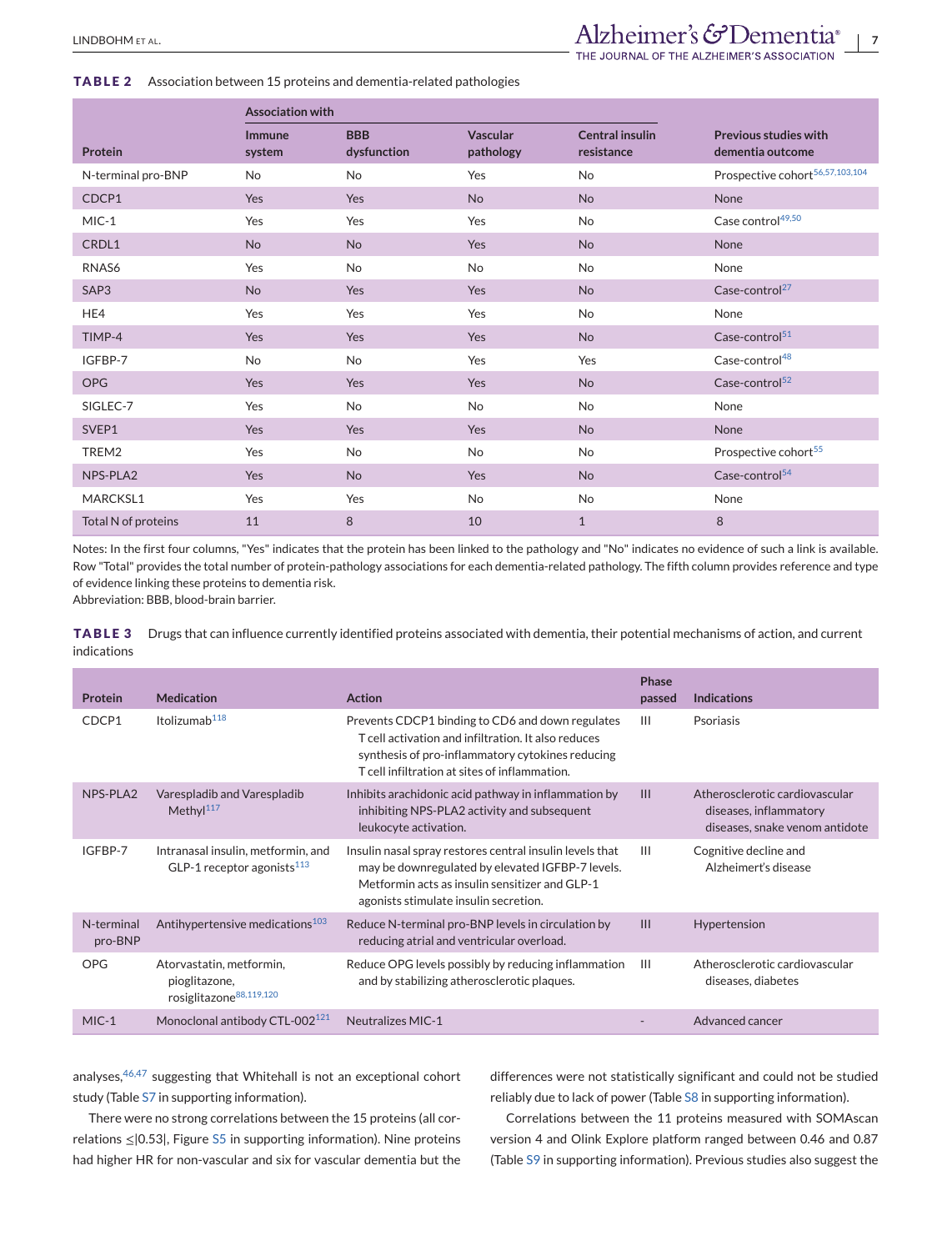measurement of proteins based on SOMAScan aptamers is reliable and specific (Table S10 in supporting information). Of the 15 proteins identified by aptamers, eight (N-terminal pro-BNP, MIC-1, HE4, TIMP-4, IGFBP-7, SVEP1, TREM2, and NPS-PLA2) have been previously crossvalidated with more than one method including mass spectrometry, immunoassay, Olink protein panel, and by identification of genetic variants influencing the concentration of the protein measured using the Somalogic platform in the vicinity of the encoding gene (i.e., *cis* protein quantitative trait loci data). Six other proteins have been crossvalidated using one method, four (CDCP1, RNAS6, OPG, and Siglec-7) using *cis* protein quantitative trait loci data, one (CRDL1) using mass spectrometry, one (SAP3) indirectly from an association between SAP3 and AD observed using mass spectrometry, while one of the 15 proteins (MARCKSL1) remains unvalidated.

# **4 DISCUSSION**

To our knowledge, this is the largest proteome-wide study with replicated results on long-term associations between plasma proteins, cognitive decline, and risk of dementia to date.We identified 15 plasma proteins that were associated with increased rate of cognitive decline and an increased 20-year risk of dementia in the British Whitehall II study. Associations with dementia were replicated in an independent US cohort study (ARIC); were robust to adjustments for known dementia risk factors; and were not explained by competing risk of death, cardiometabolic comorbidities, or reverse causation bias. The 15 proteins, of which 14 were secreted and 1 was a cell membrane protein, were mostly expressed outside the central nervous system suggesting that they relate to systemic processes that increase dementia risk.

Our findings are consistent with previous research. Proteins SAP3, NPS-PLA2, IGFBP-7, MIC-1, TIMP-4, and OPG have been reported to be associated with dementia in case-control studies,  $27,48-54$  and TREM2 and N-terminal pro-BNP in prospective cohort studies, 55-57 with all associations in the same direction as in this study. The increased dementia risk in individuals with high levels of plasma SVEP1, HE4, CDCP1, SIGLEC-7, MARCKSL1, CRDL1, or RNAS6 is a novel finding. Our results also provide new evidence that midlife circulating TREM2 predicts dementia at older ages.

This study did not sytematically examine processes underlying the associations between proteins and dementia. However, the observed associations are biologically plausible as there are several mechanisms that could link the 15 proteins to dementia pathologies, including immune dysfunction, BBB dysfunction, vascular damage, and central insulin resistance. More specifically, hyper-activation of the innate and adaptive immune system can cause endothelium damage, neuroinflammation, and amyloid and tau accumulation in the brain (Figure S6a and Sb in supporting information).<sup>58-61</sup> SVEP1 contributes to this process by activating the complement system, which, if prolonged, is detrimental to endothelial cells<sup>[62](#page-11-0)</sup> and may contribute to hippocam-pal synapse loss observed in dementia.<sup>[63,64](#page-11-0)</sup> SIGLEC-7 is an inhibitory receptor in natural killer cells that recognizes "self" antigens;<sup>[65](#page-11-0)</sup> its cleavage to plasma is thought to mark uncontrolled inflammation.<sup>[66](#page-11-0)</sup>

Increased plasma concentrations of other proteins could represent responses to pathogens (e.g., RNAS6<sup>[67,68](#page-11-0)</sup> and HE4),<sup>[69](#page-11-0)</sup> or be part of the increased immune response (e.g., NPS-PLA2, TREM2, MIC-1, OPG, TIMP-4, SVEP1, MARCKSL1, and CDCP1)[.49,52,53,55,66,70–79](#page-10-0)

Degeneration of the BBB provides a further potential mechanism underlying the observed protein–dementia associations. The subsequent passage of toxins and proteins into the central nervous system contributes to reduced neuronal plasticity, activation of microglia, disruptions in lipid metabolism, increased neuroinflammation, amyloid and tau accumulation, and neurodegeneration (Figure S6c).[6,7,71,72,80–83](#page-9-0) Elevated SAP3 levels, also found in the cerebrospinal fluid of AD and Parkinson's disease patients,  $27,84$  have been linked to the degeneration of pericytes that are crucial for the function of BBB;<sup>[85,86](#page-11-0)</sup> increased MIC-1 and OPG are associated with endothelial dysfunction: $87-89$  increased CDCP1 with tight junction degeneration;[90–92](#page-11-0) and MARCKSL1 and SVEP1 with endothelia integrity.[93–95](#page-11-0)

Proteins TIMP-4, SAP3, NPS-PLA2, OPG, and MIC-1 have been linked to vascular damage caused by atherosclerosis and thrombosis (Figure S6d).[87,89,96–102](#page-11-0) N-terminal pro-BNP is elevated in response to atrial and ventricular overload, $103$  and in plasma and the central nervous system, it can inhibit the activity of neprilysin, an enzyme that reduces Aβ levels.<sup>[104](#page-12-0)</sup> Elevated N-terminal pro-BNP levels are related to increased risk of vascular and AD dementia,  $56,57,105,106$ SVEP1 promotes thrombosis, <sup>[107,108](#page-12-0)</sup> and HE4 and CRDL1 contribute to ischemia-related abnormal angiogenesis $109-111$  observed in vascu-lar and AD dementia.<sup>[6,112](#page-9-0)</sup> At least 1 of the 15 proteins may contribute to central insulin resistance (Figure S6e)<sup>[113](#page-12-0)</sup> as IGFBP-7 reduces free plasma insulin levels and also prevents free insulin from binding to its receptor,  $114,115$  both linked to reduced insulin responsiveness.  $116$ 

For some of the identified proteins, approved protein-modifying medication already exists, but they are for the treatment of conditions other than dementia. Varespladib, currently used to treat cardiovascular and inflammatory diseases, inhibits the arachidonic acid inflam-matory pathway by inhibiting NPS-PLA2 activity.<sup>[117](#page-12-0)</sup> Itolizumab, used for psoriasis, prevents CDCP1 from binding to CD6, leading to down-regulation in T-cell-mediated inflammation.<sup>[118](#page-12-0)</sup> Glucose-lowering and statin medications reduce OPG levels. [88,119,120](#page-11-0) Intranasal insulins<sup>[116](#page-12-0)</sup> could counteract high levels of insulin-binding IGFBP-7. Antihyperten-sive medications reduce plasma N-terminal pro-BNP levels.<sup>[103](#page-12-0)</sup> Furthermore, a monoclonal antibody that neutralizes MIC-1 is currently being studied in a phase-1 cancer trial.<sup>[121](#page-12-0)</sup> Whether these drugs could play a role in future prevention or treatment of dementias (i.e., drug repurposing) needs to be investigated in genetic, systems biology, and intervention studies.

Our study has some important strengths. SOMAscan is the largest protein panel available for large-scale studies covering proteins that enter the bloodstream by purposeful secretion to orchestrate biological processes, by cleavage from cell membranes, or by leakage from intracellular space that inform cell injury rather than biological causality.[122](#page-12-0) In a subsample of Whitehall participants, the specificity of aptamers measuring 11 of the 15 dementia-related proteins was supported by moderate to high inter-assessment correlations between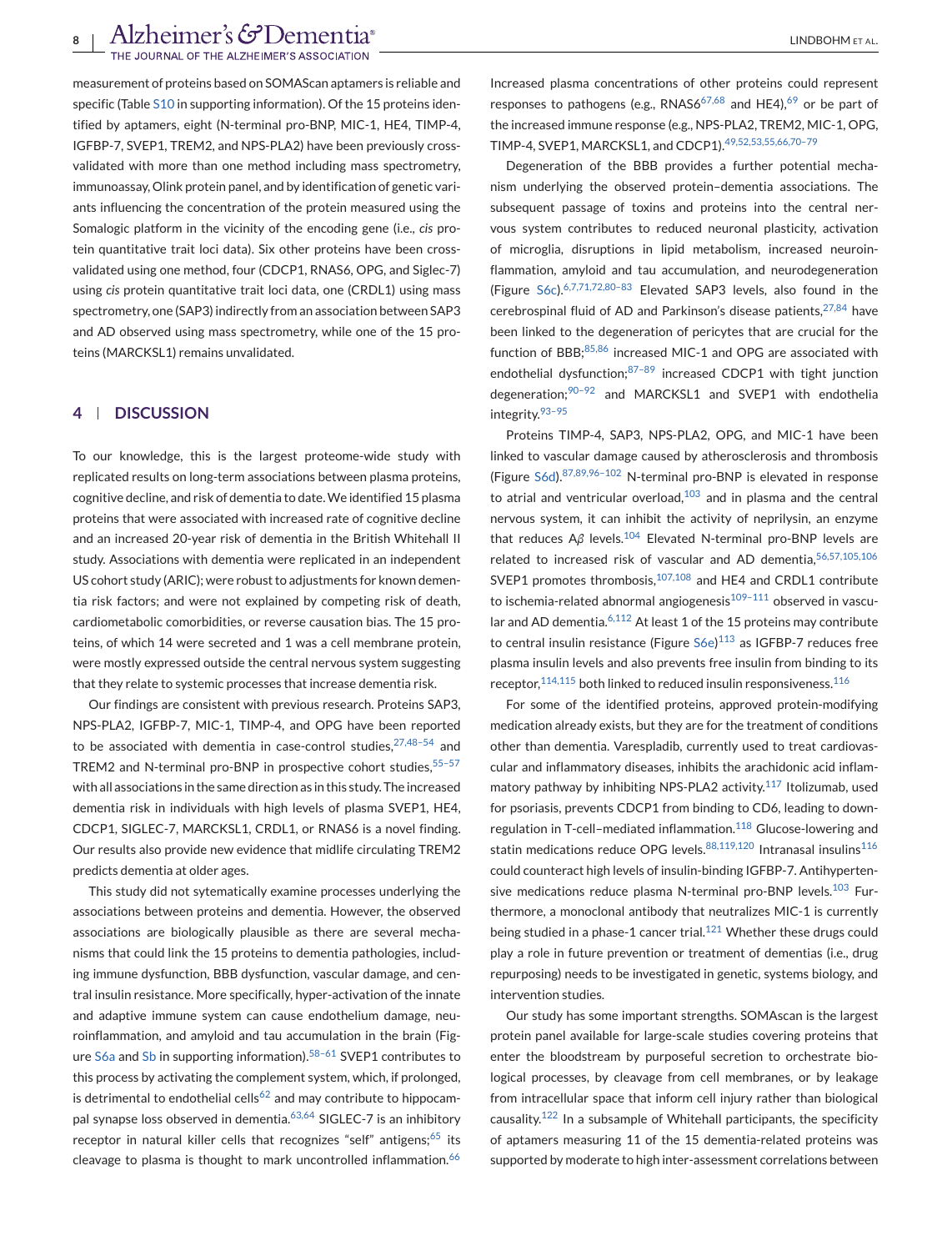SOMAscan and Olink protein panels. In addition, the specificity of aptamers measuring 14 of the 15 proteins has been confirmed using mass spectrometry or orthogonal strategies.<sup>10,24-27</sup> This suggests our results are unlikely to be biased by measurement error due to aptamer binding to unintended target proteins. Replication of the results in an independent study with different dementia ascertainment methods, dementia conversion rate, settings, and participant characteristics supports the validity and generalizability of the findings. We were able to confirm the associations in analyses excluding dementia cases diagnosed during the first 10 years of follow-up. This finding is consistent with the possibility that we identified proteins that play a role in the early stages of neurodegeneration when dementia may still be preventable rather than those which only mark plasma changes caused by advanced preclinical disease.

The study has several limitations. First, SOMAscan covers only ≈5000 proteins of all the nearly 20,000 proteins identified by the Human Proteome Project from genomic open reading frames.<sup>[122](#page-12-0)</sup> In addition, our assessment was not optimized for the measurement of amyloid-, tau-, and neurofilament-related proteins in plasma, which may explain that none of these proteins were significantly associated with cognitive decline and dementia. As the sample size was limited in our discovery cohort, we may have missed other important associations, such as the one between plasma apoE and AD. $123-125$  Lack of repeat data on proteins inhibited us to assess stability of proteins over time. However, the absence of effect attenuation in protein–dementia associations during the 20-year follow-up suggests that SOMAscan protein measurements were stable.

Second, our discovery study, based on electronic health records, missed cases of dementia not diagnosed or treated in UK hospitals. However, previous studies on dementia ascertainment based on electronic health records in the UK suggest that our ascertainment method is valid for a study of risk factor-dementia associations.<sup>[30](#page-10-0)</sup> Further limitations include the use of semi-quantitative protein data that cannot determine clinically useful concentrations, limited numbers of vascular and non-vascular dementia to study these subtypes more extensively, and the lack of information on detailed dementia subtypes based on brain imaging or cerebrospinal fluid biomarkers.

In conclusion, using large-scale testing of plasma proteins as longterm risk factors for cognitive decline and dementia, our results support the hypothesis that early systemic processes may drive dementia development. The protein–dementia associations identified and replicated were robust and plausible, potentially involving innate and adaptive immunity, BBB dysfunction, vascular pathology, and central insulin resistance, all of which can contribute to amyloid and tau deposition, or pathologies that characterize vascular dementia. As observational studies cannot determine causal associations, the present findings should be considered hypothesis generating. Further research is needed to determine whether the observed protein-dementia associations are causal rather than driven by other biomarkers that have shared downstream effects with the proteins or attributable to compensatory mechanisms that modify protein levels in those who will later develop dementia.

#### **ACKNOWLEDGMENTS**

We thank Jocelyn Jingsha Chen for helping in data analysis of the ARIC study. The study was supported by the UK Medical Research Council (S011676, K013351, R024227), the Wellcome Trust (221854/Z/20/Z), the National Institute on Aging (National Institutes of Health; R01AG056477 and R01AG062553), the British Heart Foundation (RG/16/11/32334), the Academy of Finland (311492), and NordForsk (75021). The Atherosclerosis Risk in Communities study has been funded in whole or in part with federal funds from the National Heart, Lung, and Blood Institute; National Institutes of Health; Department of Health and Human Services (contract numbers HHSN268201700001I, HHSN268201700002I, HHSN268201700003I, HHSN268201700004I and HHSN268201700005I), R01HL087641, R01HL086694; National Human Genome Research Institute contract U01HG004402; and National Institutes of Health contract HHSN268200625226C. Neurocognitive data collection was supported by U01 2U01HL096812, 2U01HL096814, 2U01HL096899, 2U01HL096902, 2U01HL096917 from the NIH (NHLBI, NINDS, NIA, and NIDCD). ARIC infrastructure was partially supported by grant number UL1RR025005, a component of the National Institutes of Health and NIH Roadmap for Medical Research. University College London and Johns Hopkins University have signed a collaboration agreement with SomaLogic, Inc to conduct SOMAscan of Whitehall and ARIC stored samples at no charge in exchange for the rights to analyze linked Whitehall and ARIC phenotype data. The Genotype-Tissue Expression (GTEx) Project was supported by the Common Fund of the Office of the Director of the National Institutes of Health, and by the following institutes: NCI, NHGRI, NHLBI, NIDA, NIMH, and NINDS. Joni V. Lindbohm was supported by Academy of Finland (311492) and Helsinki Institute of Life Science (H970) grants paid to employer. Nina Mars was supported by the Academy of Finland (grant number 331671) paid to employer. Keenan A. Walker and Rebecca F. Gottesman were supported by contracts K23 AG064122 and K24 AG052573 from NIH/NIA paid to employer. Archana Singh-Manoux was supported by the National Institute on Aging, NIH (R01AG062553;R01AG056477) grants paid to employer. Gill Livingston was supported by all to institution Wellcome collaborative grant (UNS114095), Alzheimer's Society PhD fellowship AS-PhD-19a-006 NIHR HTA grant, NIHR128761 NIHR ARC PhD 1861414, NIHR senior investigator NIHR201321 NIHR HTA Project: 16/155/01 RPGF1711∖10, Dunhill Medical Trust Alzheimer's society 367 (AS-IGF -16-001), HTA 15/161/05 Wellcome Research Training Fellowship 200163/Z/15/Z AS-SF-15-005, and Alzheimer's Society Senior Fellowship AS-SF-18b-001. All grants were paid to employer. Eric J. Brunner was supported by the UK Medical Research Council, Economic and Social Research Council (ES/T014377/1), and UK-China Health And Social Challenges Ageing Project (UKCHASCAP): present and future burden of dementia, and policy responses. All grants were paid to employer. Pyry N. Sipila was supported by Academy of Finland (311492 and 329202), NordForsk (75021), Helsinki Institute of Life Science (H970), and Finnish Foundation for Alcohol Studies grants paid to employer. Kalle Saksela reports no financial support. Jane E.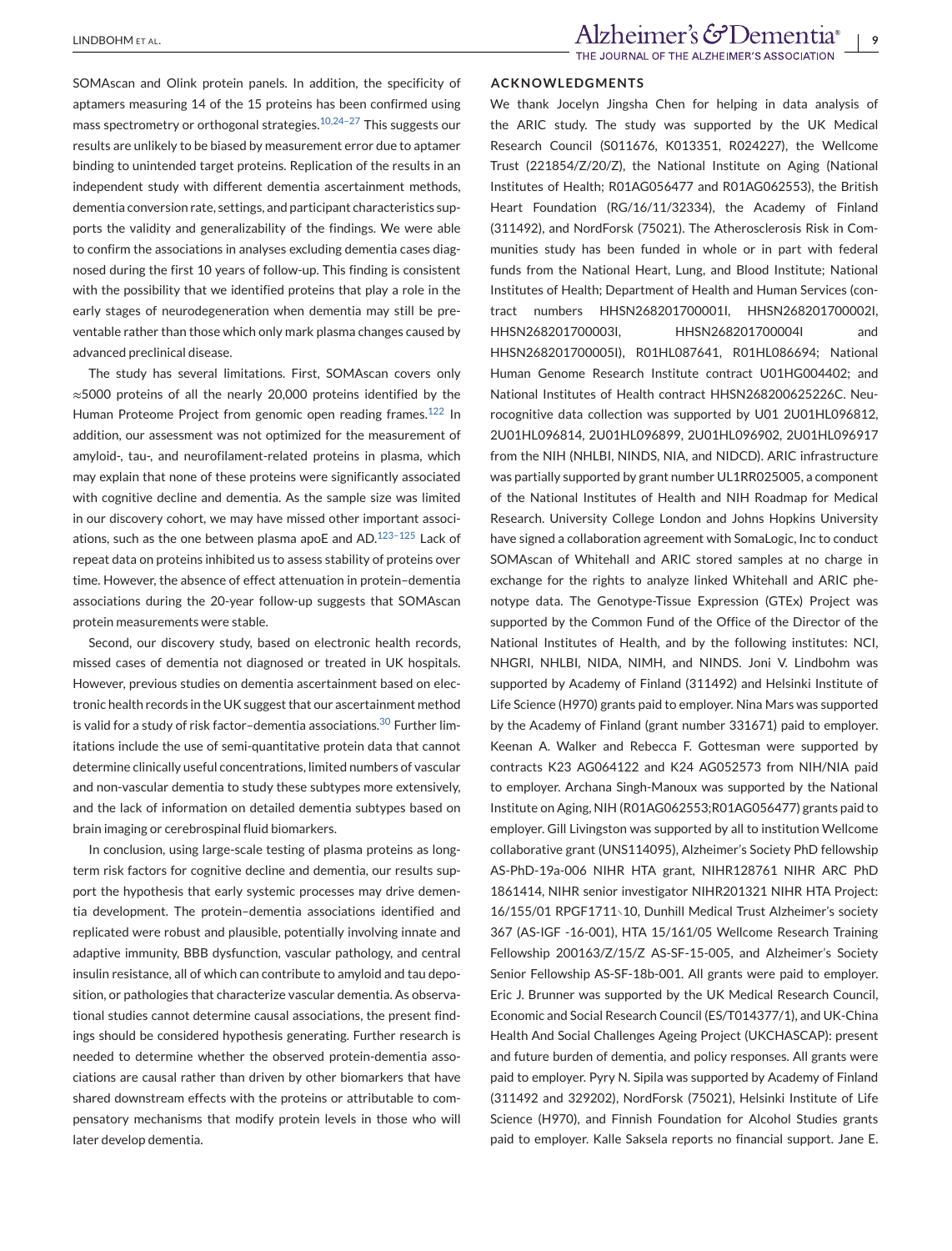<span id="page-9-0"></span>Ferrie reports no financial support. Ruth C. Lovering was supported by Alzheimer's Research UK grant ARUK-NAS2017A-1 paid to employer. Stephen A. Williams is employed by SomaLogic inc. Aroon D. Hingorani was supported by NIHR Senior Investigator Competition, UKRI-NIHR Strategic Priority Fund Multimorbidity Mechanisms, and Therapeutics Research Collaborative and the Wellcome Trust (221854/Z/20/Z) grants paid to employer. Henrik Zetterberg was a Wallenberg Scholar supported by grants from the Swedish Research Council (2018- 02532), the European Research Council (681712), Swedish State Support for Clinical Research (ALFGBG-720931), the Alzheimer Drug Discovery Foundation, USA (201809-2016862), and the UK Dementia Research Institute at University College London. All grants were paid to employer. Mika Kivimaki was supported by the Wellcome Trust (221854/Z/20/Z), the UK Medical Research Council (MR/S011676, MR/R024227), the National Institute on Aging (R01AG062553, R01AG056477), the Academy of Finland (311492, 329202), Helsinki Institute of Life Science (H970), NordForsk (75021), and the Finnish Work Environment Fund (190424). All grants were paid to employer.

## **CONFLICTS OF INTEREST**

In this academic–industry partnership project, academic collaborators generated the hypothesis and study design and SomaLogic, Inc. provided expertise in plasma proteins and funded the SOMAscan assays. Joni V. Lindbohm and Pyry N. Sipila have received personal lecture fees from the University of Helsinki. Nina Mars reports no conflicts of interest. Keenan A. Walker reports personal lecture fee from the Boston University Medical Center and holds the Programming Chair at the National Academy of Neuropsychology. Eric J. Brunner reports Osaka University research capacity building grant paid to employer. Archana Singh-Manoux reports no conflicts of interest. Gill Livingston reports no conflicts of interest. Kalle Saksela reports no conflicts of interest. Jane E. Ferrie reports no conflicts of interest. Ruth C. Lovering reports personal lecture fees from the University College London, funding from a COST action grant, and is a member of the executive committee for the International Society of Biocuration (a voluntary role and no payment has been or will be made). Stephen A. Williams is employee of SomaLogic Inc., which has a commercial interest in the results and co-inventor on multiple patents for specific proteomic models of disease. None of these patents relate to dementia (the topic of the manuscript). Aroon D. Hingorani reports no conflicts of interest. Rebecca F. Gottesman reports personal lecture fees for speaking at University of Michigan grand rounds, University of Alabama McKnight lecture, and the American College of Cardiology conference. Rebecca F. Gottesman is the secretary for the American Neurological Association. Henrik Zetterberg reports that he has served on the scientific advisory boards for Denali, Roche Diagnostics, Wave, Samumed, Siemens Healthineers, Pinteon Therapeutics, and CogRx; has given lectures in symposia sponsored by Fujirebio, Alzecure, and Biogen; and is a cofounder of Brain Biomarker Solutions in Gothenburg AB (BBS), which is a part of the GU Ventures Incubator Program. Henrik Zetterberg is also the chair of the Alzheimer's Association Global Biomarker Standardization Consortium and the Alzheimer's Association Biolfluid-Based

Biomarker Professional Interest Area. Mika Kivimaki reports no conflicts of interest.

#### **DATA SHARING STATEMENT**

Data, protocols, and other metadata of the Whitehall II and ARIC studies are available to the scientific community. Please refer to the data sharing policies of these studies. Pre-existing data access policies for Whitehall II and ARIC studies specify that research data requests can be submitted to each steering committee; these will be promptly reviewed for confidentiality or intellectual property restrictions and will not unreasonably be refused. Individual-level patient or protein data may further be restricted by consent, confidentiality, or privacy laws/considerations. These policies apply to both clinical and proteomic data. Detailed information on data sharing can be found here: [https://www.ucl.ac.uk/epidemiology-health-care/research/](https://www.ucl.ac.uk/epidemiology-health-care/research/epidemiology-and-public-health/research/whitehall-ii/data-sharing) [epidemiology-and-public-health/research/whitehall-ii/data-sharing](https://www.ucl.ac.uk/epidemiology-health-care/research/epidemiology-and-public-health/research/whitehall-ii/data-sharing)

#### **ORCID**

*Joni V. Lindboh[m](https://orcid.org/0000-0002-9820-2692)* <https://orcid.org/0000-0002-9820-2692>

#### **REFERENCES**

- 1. GBD 2016 Dementia Collaborators. Global, regional, and national burden of Alzheimer's disease and other dementias, 1990-2016: a systematic analysis for the global burden of disease study 2016. *Lancet Neurol*. 2019;18(1):88-106.
- 2. Jack CR, Jr, Knopman DS, Jagust WJ, et al. Tracking pathophysiological processes in Alzheimer's disease: an updated hypothetical model of dynamic biomarkers. *Lancet Neurol*. 2013;12(2):207-216.
- 3. Gauthier S, Albert M, Fox N, et al. Why has therapy development for dementia failed in the last two decades? *Alzheimers Dement*. 2016;12(1):60-64.
- 4. Knopman DS. Lowering of amyloid-beta by *β*-secretase inhibitors— Some informative failures. *N Engl J Med*. 2019;380(15):1476-1478.
- 5. Brookmeyer R, Abdalla N. Estimation of lifetime risks of Alzheimer's disease dementia using biomarkers for preclinical disease. *Alzheimers Dement*. 2018;14(8):981-988.
- 6. Sweeney MD, Zhao Z, Montagne A, Nelson AR, Zlokovic BV. Bloodbrain barrier: from physiology to disease and back. *Physiol Rev*. 2019;99(1):21-78.
- 7. Shi Y, Holtzman DM. Interplay between innate immunity and Alzheimer disease: APOE and TREM2 in the spotlight. *Nat Rev Immunol*. 2018;18(12):759-772.
- 8. Assarsson E, Lundberg M, Holmquist G, Björkesten J, Thorsen SB, Ekman D, Eriksson A, Rennel Dickens E, Ohlsson S, Edfeldt G, Andersson AC, Lindstedt P, Stenvang J, Gullberg M, Fredriksson S. Homogenous 96-plex PEA immunoassay exhibiting high sensitivity, specificity, and excellent scalability. *PLoS One*. 2014;9(4):e95192. [https:](https://doi.org/10.1371/journal.pone.0095192) [//doi.org/10.1371/journal.pone.0095192.](https://doi.org/10.1371/journal.pone.0095192)
- 9. Gold L, Ayers D, Bertino J, et al. Aptamer-based multiplexed proteomic technology for biomarker discovery. *PLoS One*. 2010;5(12):e15004.
- 10. Emilsson V, Ilkov M, Lamb JR, et al. Co-regulatory networks of human serum proteins link genetics to disease. *Science*. 2018;361(6404):769-773.
- 11. Santos R, Ursu O, Gaulton A, et al. A comprehensive map of molecular drug targets. *Nat Rev Drug Discov*. 2017;16(1):19-34.
- 12. Chessum NEA, Sharp SY, Caldwell JJ, et al. Demonstrating incell target engagement using a pirin protein degradation probe (CCT367766). *J Med Chem*. 2018;61(3):918-933.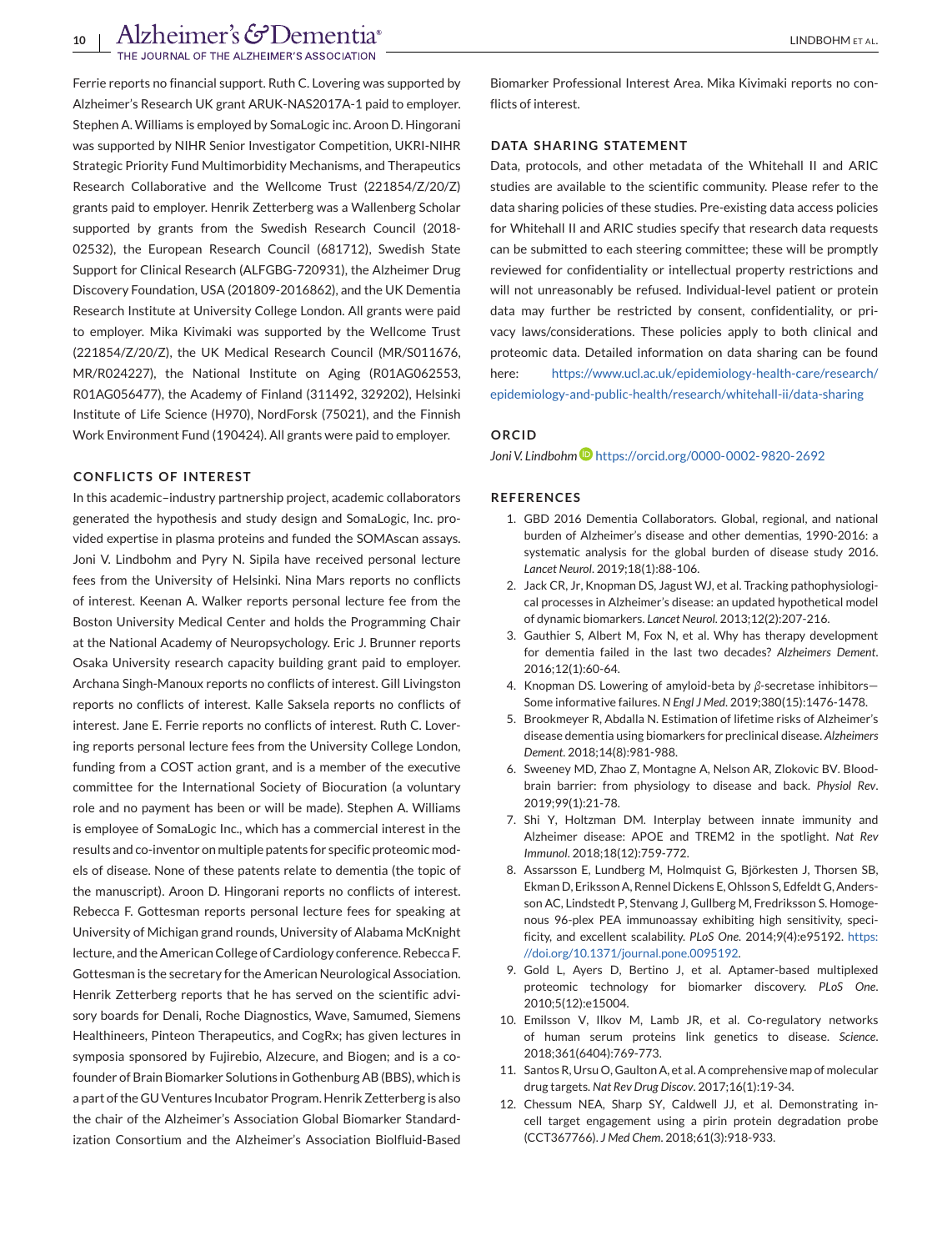- <span id="page-10-0"></span>13. Cummings J, Lee G, Ritter A, Zhong K. Alzheimer's disease drug development pipeline: 2018. *Alzheimers Dement (N Y)*. 2018;4:195-214.
- 14. Scudellari M. Protein-slaying drugs could be the next blockbuster therapies. *Nature*. 2019;567(7748):298-300.
- 15. Katsimpardi L, Litterman NK, Schein PA, et al. Vascular and neurogenic rejuvenation of the aging mouse brain by young systemic factors. *Science*. 2014;344(6184):630-634.
- 16. Middeldorp J, Lehallier B, Villeda SA, et al. Preclinical assessment of young blood plasma for Alzheimer disease. *JAMA Neurol*. 2016;73(11):1325-1333.
- 17. Sha SJ, Deutsch GK, Tian L, et al. Safety, tolerability, and feasibility of young plasma infusion in the plasma for Alzheimer symptom amelioration study: a randomized clinical trial. *JAMA Neurol*. 2019;76(1):35- 40.
- 18. Hampel H, O'Bryant SE, Molinuevo JL, et al. Blood-based biomarkers for Alzheimer disease: mapping the road to the clinic. *Nat Rev Neurol*. 2018;14(11):639-652.
- 19. Marmot MG, Smith GD, Stansfeld S, et al. Health inequalities among British civil servants: the Whitehall II study. *Lancet*. 1991;337(8754):1387-1393.
- 20. Williams SA, Kivimaki M, Langenberg C, et al. Plasma protein patterns as comprehensive indicators of health. *Nat Med*. 2019;25(12):1851- 1857.
- 21. The atherosclerosis risk in communities (ARIC) study: design and objectives. The ARIC investigators. *Am J Epidemiol*. 1989;129(4):687- 702.
- 22. Kim CH, Tworoger SS, Stampfer MJ, et al. Stability and reproducibility of proteomic profiles measured with an aptamerbased platform. *Sci Rep*. 2018;8(1):8382. [https://doi.org/10.1038/](https://doi.org/10.1038/s41598-018-26640-w) [s41598-018-26640-w.](https://doi.org/10.1038/s41598-018-26640-w)
- 23. Candia J, Cheung F, Kotliarov Y, et al. Assessment of variability in the SOMAscan assay. *Sci Rep*. 2017;7(1):14248-14755. [https://doi.org/](https://doi.org/10.1038/s41598-017-14755-5) [10.1038/s41598-017-14755-5.](https://doi.org/10.1038/s41598-017-14755-5)
- 24. Sun BB, Maranville JC, Peters JE, et al. Genomic atlas of the human plasma proteome.*Nature*. 2018;558(7708):73-79. [https://doi.org/10.](https://doi.org/10.1038/s41586-018-0175-2) [1038/s41586-018-0175-2.](https://doi.org/10.1038/s41586-018-0175-2)
- 25. Tin A, Yu B, Ma J, et al. Reproducibility and variability of protein analytes measured using a multiplexed modified aptamer assay. *J Appl Lab Med*. 2019;4(1):30-39.
- 26. Tanaka T, Biancotto A, Moaddel R, et al. Plasma proteomic signature of age in healthy humans. *Aging Cell*. 2018;17(5):e12799.
- 27. Heywood WE, Galimberti D, Bliss E, et al. Identification of novel CSF biomarkers for neurodegeneration and their validation by a highthroughput multiplexed targeted proteomic assay. *Mol Neurodegener*. 2015;10:64.
- 28. Wilson RS, Leurgans SE, Boyle PA, Schneider JA, Bennett DA. Neurodegenerative basis of age-related cognitive decline. *Neurology*. 2010;75(12):1070-1078.
- 29. Kivimaki M, Batty GD, Singh-Manoux A, Britton A, Brunner EJ, Shipley MJ. Validity of cardiovascular disease event ascertainment using linkage to UK hospital records. *Epidemiology*. 2017;28(5):735-739.
- 30. Sommerlad A, Perera G, Singh-Manoux A, et al. Accuracy of general hospital dementia diagnoses in england: Sensitivity, specificity, and predictors of diagnostic accuracy 2008-2016. *Alzheimers Dement*. 2018;14(7):933-943.
- 31. Walker KA, Sharrett AR, Wu A, et al. Association of midlife to late-life blood pressure patterns with incident dementia. *JAMA*. 2019;322(6):535-545.
- 32. Gottesman RF, Albert MS, Alonso A, et al. Associations between midlife vascular risk factors and 25-year incident dementia in the atherosclerosis risk in communities (ARIC) cohort. *JAMA Neurol*. 2017;74(10):1246-1254.
- 33. Head J, Stansfeld SA, Ebmeier KP, et al. Use of self-administered instruments to assess psychiatric disorders in older people: Validity of the general health questionnaire, the center for epidemio-

logic studies depression scale and the self-completion version of the revised clinical interview schedule. *Psychol Med*. 2013;43(12):2649- 2656.

- 34. Bolla MK, Wood N, Humphries SE. Rapid determination of apolipoprotein E genotype using a heteroduplex generator. *J Lipid Res*. 1999;40(12):2340-2345.
- 35. Miller SA, Dykes DD, Polesky HF. A simple salting out procedure for extracting DNA from human nucleated cells. *Nucleic Acids Res*. 1988;16(3):1215.
- 36. Gareth J,Witten D, Hastie T, Tibshirani R. *An Introduction to Statistical Learning: With Applications in R*. Springer Publishing Company, Incorporated.; 2014.
- 37. Cox DR. Regression models and life-tables. *J R Statist Soc B*. 1972;34(2):187-220.
- 38. Zhang X ,Zhang ME, Fine J. A proportional hazards model for the subdistribution of a competing risk. *J Am Stat Assoc*. 1999(94):496-509.
- 39. The data used for the analyses described in this manuscript were obtained from: [GTEx\_Analysis\_2017-06-05\_v8\_RNASeQCv1. 1.9\_gene\_median\_tpm.gct] the GTEx Portal [https://gtexportal.org/](https://gtexportal.org/home/datasets) [home/datasets.](https://gtexportal.org/home/datasets) Accessed September 10, 2020
- 40. The human protein atlas. [http://www.proteinatlas.org.](http://www.proteinatlas.org) Accessed December 10, 2020.
- 41. Uhlén M, Fagerberg L, Hallström BM, et al. Proteomics. Tissue-based map of the human proteome. *Science*. 2015;347(6220):1260419.
- 42. Huang da W, Sherman BT, Lempicki RA. Bioinformatics enrichment tools: paths toward the comprehensive functional analysis of large gene lists. *Nucleic Acids Res*. 2009;37(1):1-13.
- 43. Huang da W, Sherman BT, Lempicki RA. Systematic and integrative analysis of large gene lists using DAVID bioinformatics resources.*Nat Protoc*. 2009;4(1):44-57.
- 44. UniProt Consortium. UniProt: a worldwide hub of protein knowledge. *Nucleic Acids Res*. 2019;47(D1):D506-D515.
- 45. Gaulton A, Hersey A, Nowotka M, et al. The ChEMBL database in 2017. *Nucleic Acids Res*. 2017;45(D1):D945-D954.
- 46. Sipilä PN, Lindbohm JV, Singh-Manoux A, et al. Long-term risk of dementia following hospitalization due to physical diseases: a multicohort study. *Alzheimers Dement*. 2020;16(12):1686-1695.
- 47. Stocker H, Perna L, Weigl K, et al. Prediction of clinical diagnosis of Alzheimer's disease, vascular, mixed, and all-cause dementia by a polygenic risk score and APOE status in a community-based cohort prospectively followed over 17 years. *Mol Psychiatry*. 2020. [https:](https://doi.org/10.1038/s41380-020-0764-y) [//doi.org/10.1038/s41380-020-0764-y.](https://doi.org/10.1038/s41380-020-0764-y)
- 48. Yao F, Hong X, Li S, et al. Urine-based biomarkers for Alzheimer's disease identified through coupling computational and experimental methods. *J Alzheimers Dis*. 2018;65(2):421-431.
- 49. Chai YL, Hilal S, Chong JP, et al. Growth differentiation factor-15 and white matter hyperintensities in cognitive impairment and dementia. *Medicine (Baltimore)*. 2016;95(33):e4566.
- 50. Jiang J, Wen W, Sachdev PS. Macrophage inhibitory cytokine-1/growth differentiation factor 15 as a marker of cognitive ageing and dementia. *Curr Opin Psychiatry*. 2016;29(2):181-186.
- 51. Qin W, Jia X, Wang F, et al. Elevated plasma angiogenesis factors in Alzheimer's disease. *J Alzheimers Dis*. 2015;45(1):245-252.
- 52. Emanuele E, Peros E, Scioli GA, et al. Plasma osteoprotegerin as a biochemical marker for vascular dementia and Alzheimer's disease. *Int J Mol Med*. 2004;13(6):849-853.
- 53. Jefferson AL, Massaro JM, Wolf PA, et al. Inflammatory biomarkers are associated with total brain volume: the Framingham heart study. *Neurology*. 2007;68(13):1032-1038.
- 54. Moses GS, Jensen MD, Lue LF, et al. Secretory PLA2-IIA: a new inflammatory factor for Alzheimer's disease. *J Neuroinflammation*. 2006;3:28.
- 55. Ohara T, Hata J, Tanaka M, et al. Serum soluble triggering receptor expressed on myeloid cells 2 as a biomarker for incident dementia: the Hisayama study. *Ann Neurol*. 2019;85(1):47-58.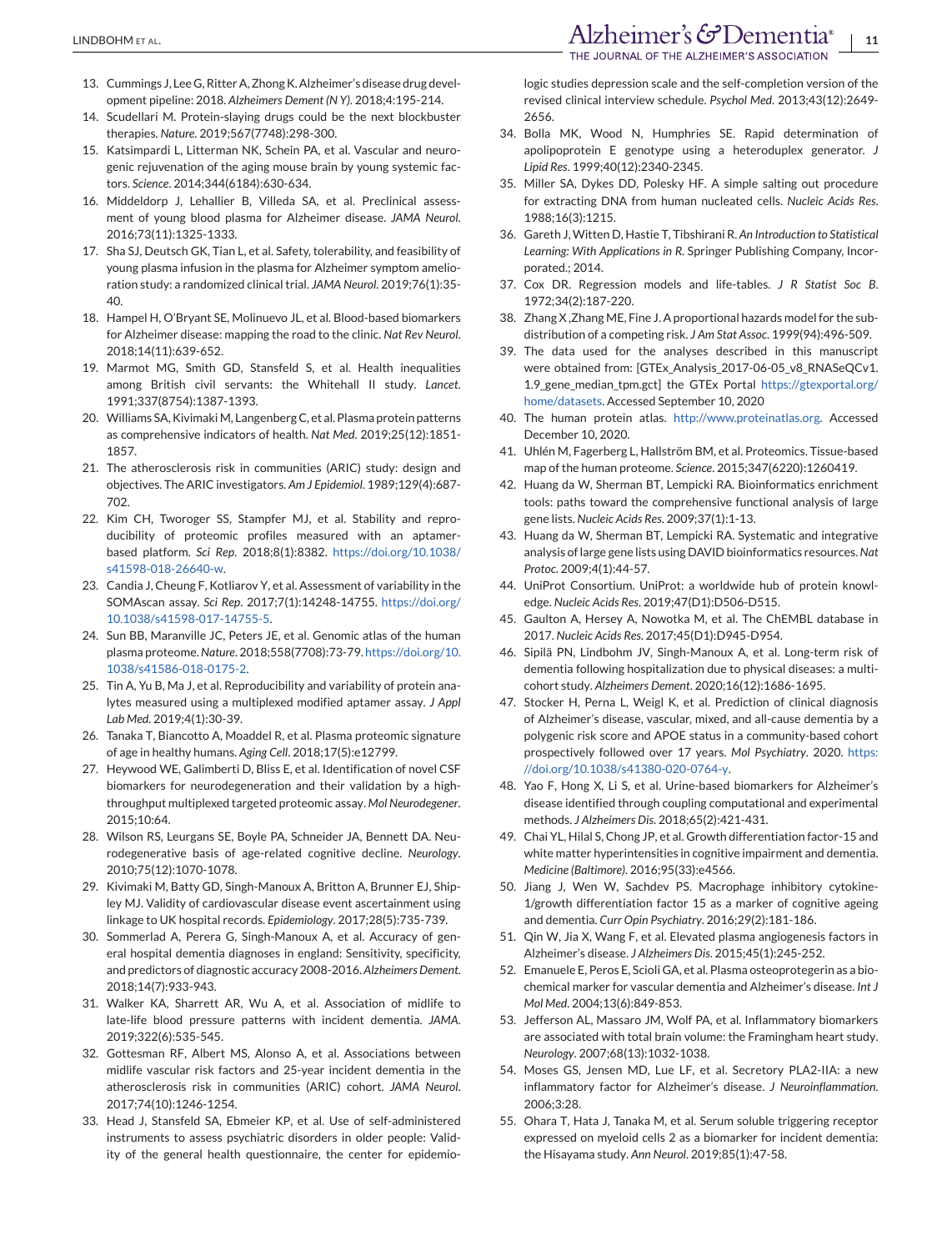- <span id="page-11-0"></span>56. Kerola T, Nieminen T, Hartikainen S, Sulkava R, Vuolteenaho O, Kettunen R. B-type natriuretic peptide as a predictor of declining cognitive function and dementia–A cohort study of an elderly general population with a 5-year follow-up. *Ann Med*. 2010;42(3): 207-215.
- 57. Tynkkynen J, Laatikainen T, Salomaa V, et al. NT-proBNP and the risk of dementia: a prospective cohort study with 14 years of follow-up. *J Alzheimers Dis*. 2015;44(3):1007-1013.
- 58. Moir RD, Lathe R, Tanzi RE. The antimicrobial protection hypothesis of Alzheimer's disease. *Alzheimers Dement*. 2018;14(12):1602-1614.
- 59. Readhead B, Haure-Mirande JV, Funk CC, et al. Multiscale analysis of independent Alzheimer's cohorts finds disruption of molecular, genetic, and clinical networks by human herpesvirus. *Neuron*. 2018;99(1):64-82.e7.
- 60. Akiyama H, Barger S, Barnum S, et al. Inflammation and Alzheimer's disease. *Neurobiol Aging*. 2000;21(3):383-421.
- 61. Elahi FM, Casaletto KB, La Joie R, et al. Plasma biomarkers of astrocytic and neuronal dysfunction in early- and late-onset Alzheimer's disease. *Alzheimers Dement*. 2020;16(4):681-695.
- 62. Huber-Lang M, Lambris JD, Ward PA. Innate immune responses to trauma. *Nat Immunol*. 2018;19(4):327-341.
- 63. Morgan AR, Touchard S, Leckey C, et al. Inflammatory biomarkers in Alzheimer's disease plasma. *Alzheimers Dement*. 2019;15(6): 776-787.
- 64. Ennerfelt HE, Lukens JR. The role of innate immunity in Alzheimer's disease. *Immunol Rev*. 2020;297(1):225-246.
- 65. Fong JJ, Tsai CM, Saha S, Nizet V, Varki A, Bui JD. Siglec-7 engagement by GBS Κ-protein suppresses pyroptotic cell death of natural killer cells. *Proc Natl Acad Sci U S A*. 2018;115(41):10410-10415.
- 66. Varchetta S, Mele D, Lombardi A, et al. Lack of siglec-7 expression identifies a dysfunctional natural killer cell subset associated with liver inflammation and fibrosis in chronic HCV infection. *Gut*. 2016;65(12):1998-2006.
- 67. Becknell B, Eichler TE, Beceiro S, et al. Ribonucleases 6 and 7 have antimicrobial function in the human and murine urinary tract. *Kidney Int*. 2015;87(1):151-161.
- 68. Lu L, Arranz-Trullén J, Prats-Ejarque G, Pulido D, Bhakta S, Boix E. Human antimicrobial RNases inhibit intracellular bacterial growth and induce autophagy in mycobacteria-infected macrophages. *Front Immunol*. 2019;10:1500.
- 69. LeBleu VS, Teng Y, O'Connell JT, et al. Identification of human epididymis protein-4 as a fibroblast-derived mediator of fibrosis. *Nat Med*. 2013;19(2):227-231.
- 70. Varchetta S, Lusso P, Hudspeth K, et al. Sialic acid-binding ig-like lectin-7 interacts with HIV-1 gp120 and facilitates infection of CD4pos T cells and macrophages. *Retrovirology*. 2013;10:154.
- 71. Murphy A, Sunohara JR, Sundaram M, et al. Induction of protein kinase C substrates, myristoylated alanine-rich C kinase substrate (MARCKS) and MARCKS-related protein (MRP), by amyloid betaprotein in mouse BV-2 microglial cells. *Neurosci Lett*. 2003;347(1):9- 12.
- 72. Sunohara JR, Ridgway ND, Cook HW, Byers DM. Regulation of MAR-CKS and MARCKS-related protein expression in BV-2 microglial cells in response to lipopolysaccharide. *J Neurochem*. 2001;78(3):664-672.
- 73. Farooqui AA, Horrocks LA. Plasmalogens: workhorse lipids of membranes in normal and injured neurons and glia. *Neuroscientist*. 2001;7(3):232-245.
- 74. Fuchs T, Trollor JN, Crawford J, et al. Macrophage inhibitory cytokine-1 is associated with cognitive impairment and predicts cognitive decline—The Sydney memory and aging study. *Aging Cell*. 2013;12(5):882-889.
- 75. Tsai VWW, Husaini Y, Sainsbury A, Brown DA, Breit SN. The MIC-1/GDF15-GFRAL pathway in energy homeostasis: implications for obesity, cachexia, and other associated diseases. *Cell Metab*. 2018;28(3):353-368.
- 76. Whelan CD, Mattsson N, Nagle MW, et al. Multiplex proteomics identifies novel CSF and plasma biomarkers of early Alzheimer's disease. *Acta Neuropathol Commun*. 2019;7(1):169.
- 77. Gilgés D, Vinit MA, Callebaut I, et al. Polydom: a secreted protein with pentraxin, complement control protein, epidermal growth factor and von willebrand factor A domains. *Biochem J*. 2000;352(Pt 1):49-59.
- 78. Van Itallie CM, Tietgens AJ, Aponte A, et al. MARCKS-related protein regulates cytoskeletal organization at cell-cell and cell-substrate contacts in epithelial cells. *J Cell Sci*. 2018;131(3):jcs210237.
- 79. Enyindah-Asonye G, Li Y, Ruth JH, et al. CD318 is a ligand for CD6. *Proc Natl Acad Sci U S A* 2017;114(33):E6912-E6921.
- 80. Blanco-Suarez E, Liu TF, Kopelevich A, Allen NJ. Astrocytesecreted chordin-like 1 drives synapse maturation and limits plasticity by increasing synaptic GluA2 AMPA receptors. *Neuron*. 2018;100(5):1116-1132.e13.
- 81. Sun M, Thomas MJ, Herder R, Bofenkamp ML, Selleck SB, O'Connor MB. Presynaptic contributions of chordin to hippocampal plasticity and spatial learning. *J Neurosci*. 2007;27(29):7740-7750.
- 82. Gruber A, Mancek M, Wagner H, Kirschning CJ, Jerala R. Structural model of MD-2 and functional role of its basic amino acid clusters involved in cellular lipopolysaccharide recognition. *J Biol Chem*. 2004;279(27):28475-28482.
- 83. Villanueva EB, Little JP, Lambeau G, Klegeris A. Secreted phospholipase A(2) group IIA is a neurotoxin released by stimulated human glial cells. *Mol Cell Neurosci*. 2012;49(4):430-438.
- 84. Sjödin S, Brinkmalm G, Öhrfelt A, et al. Endo-lysosomal proteins and ubiquitin CSF concentrations in Alzheimer's and Parkinson's disease. *Alzheimers Res Ther*. 2019;11(1):82.
- 85. Caseiro A, Barros A, Ferreira R, et al. Pursuing type 1 diabetes mellitus and related complications through urinary proteomics. *Transl Res*. 2014;163(3):188-199.
- 86. Masson E, Wiernsperger N, Lagarde M, et al. Involvement of gangliosides in glucosamine-induced proliferation decrease of retinal pericytes. *Glycobiology*. 2005;15(6):585-591.
- 87. Lind L,Wallentin L, Kempf T, et al. Growth-differentiation factor-15 is an independent marker of cardiovascular dysfunction and disease in the elderly: results from the prospective investigation of the vasculature in uppsala seniors (PIVUS) study. *Eur Heart J*. 2009;30(19):2346- 2353.
- 88. Kadoglou NP, Sailer N, Moumtzouoglou A, Kapelouzou A, Gerasimidis T, Liapis CD. Aggressive lipid-lowering is more effective than moderate lipid-lowering treatment in carotid plaque stabilization. *J Vasc Surg*. 2010;51(1):114-121.
- 89. Pérez de Ciriza C, Lawrie A, Varo N. Osteoprotegerin in cardiometabolic disorders. *Int J Endocrinol*. 2015;2015:564934.
- 90. Hynes RO. Integrins: Versatility, modulation, and signaling in cell adhesion. *Cell*. 1992;69(1):11-25.
- 91. Windham TC, Parikh NU, Siwak DR, et al. Src activation regulates anoikis in human colon tumor cell lines. *Oncogene*. 2002;21(51):7797- 7807.
- 92. Thomas SM, Brugge JS. Cellular functions regulated by src family kinases. *Annu Rev Cell Dev Biol*. 1997;13:513-609.
- 93. Schwanzer-Pfeiffer D, Rossmanith E, Schildberger A, Falkenhagen D. Characterization of SVEP1, KIAA, and SRPX2 in an in vitro cell culture model of endotoxemia. *Cell Immunol*. 2010;263(1):65-70.
- 94. Braun T, McIlhinney RA, VergÃÍres G. Myristoylation-dependent Nterminal cleavage of the myristoylated alanine-rich C kinase substrate (MARCKS) by cellular extracts. *Biochimie*. 2000;82(8):705- 715.
- 95. Guo Y, Singleton PA, Rowshan A, et al. Quantitative proteomics analysis of human endothelial cell membrane rafts: Evidence of MARCKS and MRP regulation in the sphingosine 1-phosphate-induced barrier enhancement. *Mol Cell Proteomics*. 2007;6(4):689-696.
- 96. Ibeas E, Fuentes L, Martín R, Hernández M, Nieto ML. Secreted phospholipase A2 type IIA as a mediator connecting innate and adaptive